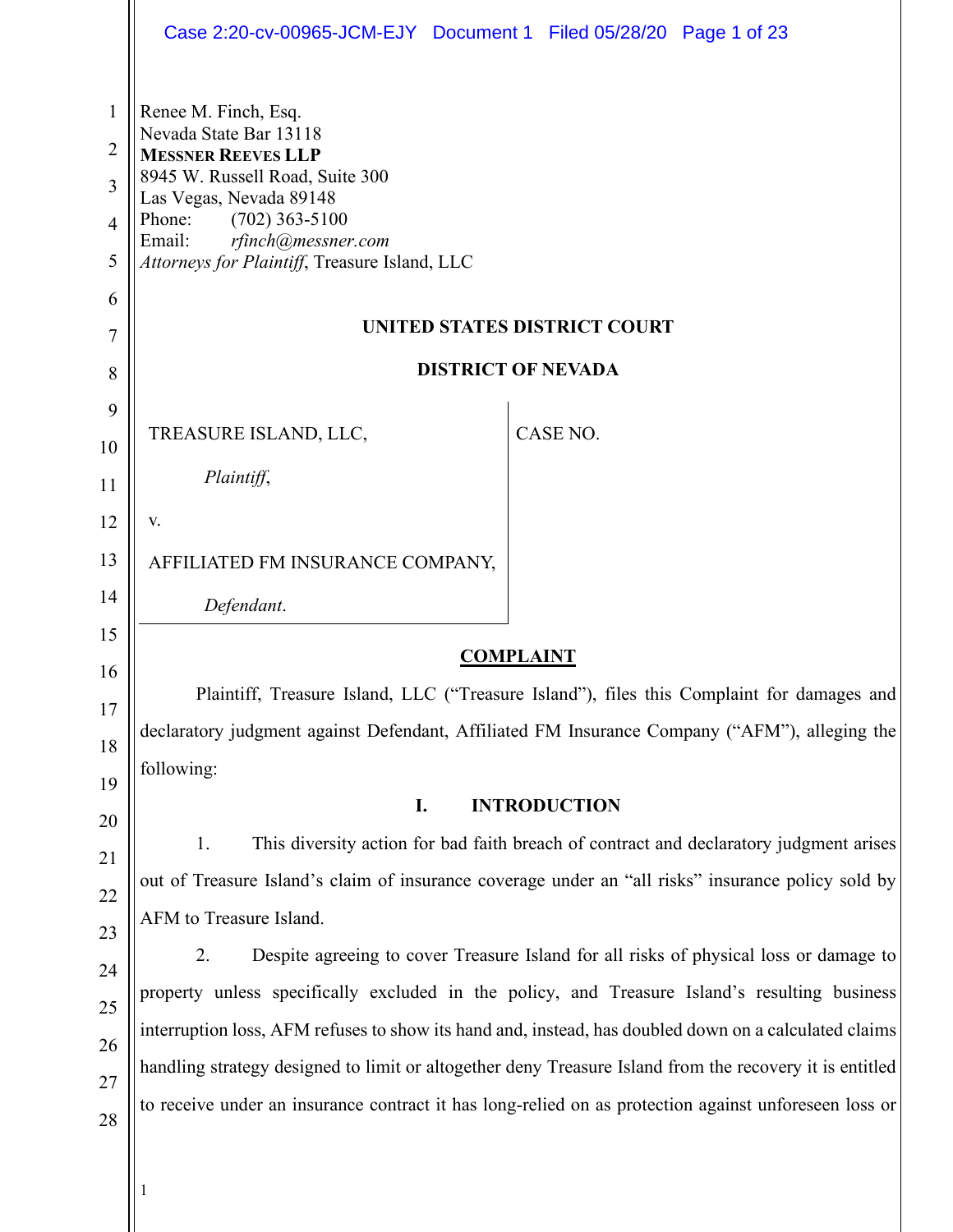#### Case 2:20-cv-00965-JCM-EJY Document 1 Filed 05/28/20 Page 2 of 23

1 2 3 damage and resulting loss of income. Undeniably, AFM chose to insure against loss caused by communicable disease, both at and away from Treasure Island's property. AFM should be required to play its hand and cover Treasure Island's losses.

4 5 6 7 8 **II. THE PARTIES** 3. Treasure Island is a limited liability company organized under the laws of the State of Nevada, with its principal place of business at 3300 Las Vegas Boulevard South, Las Vegas, NV, 89106. No member of Treasure Island is a resident or domiciliary of Rhode Island.

9 4. AFM is incorporated under the laws of Rhode Island with a principal place of business at 270 Central Avenue, Johnston, RI 02919.

- 10
- 11
	-

#### **III. JURISDICTION & VENUE**

5. AFM is authorized to do business and issue insurance policies in the State of Nevada.

12 13 14 6. This Court has jurisdiction over this action pursuant to 28 U.S.C. § 1332, as the parties are completely diverse in citizenship and the amount in controversy exceeds \$75,000, exclusive of interests and costs.

15 16 17 7. Venue is proper in this District under 28 U.S.C. § 1391 because Treasure Island's principal place of business is in this District and a substantial portion of the events and omissions giving rise to the claims and losses occurred within the District.

18

#### **IV. FACTUAL BACKGROUND**

19 20 21 22 8. Treasure Island is a sprawling 2.1 million square foot casino and resort occupying over 20 acres of land. It has over 2,000 gaming attractions, nearly 3,000 rooms, and employs approximately 2,000 people. The number of guests that Treasure Island welcomes onto its property is staggering over 7,000 people on an average day.

23 24 25

9. AFM is an insurance company that sold an insurance policy to Treasure Island providing coverage to Treasure Island against "all risks of physical loss or damage, except as … excluded." (See Policy No. GS784, attached as Exhibit A (the "Policy").)

26

10. The Policy has an effective term of March 20, 2019 through March 20, 2020.

27

28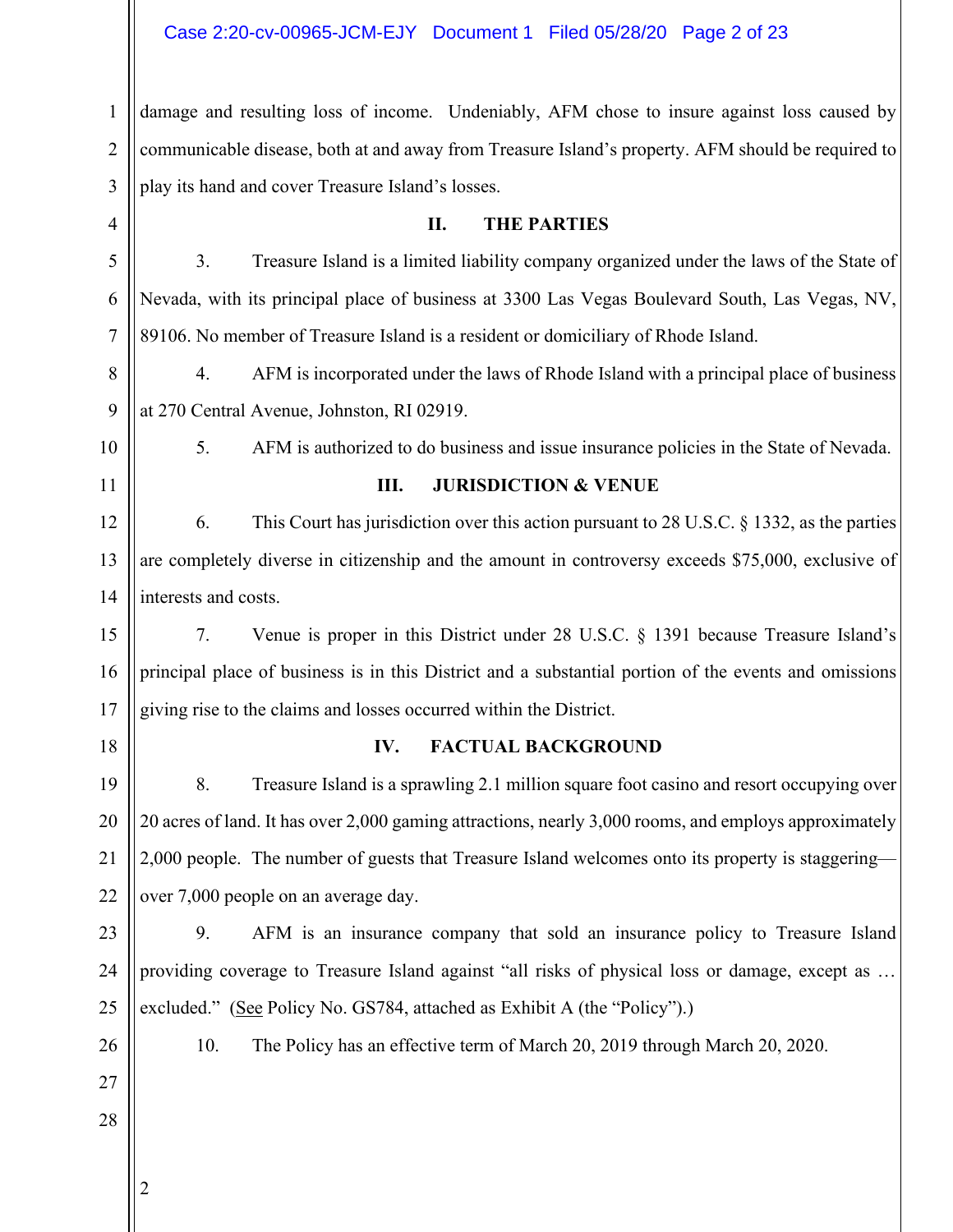<span id="page-2-2"></span><span id="page-2-1"></span><span id="page-2-0"></span>

| 1              | 11.                                                                                                                                                                                                                                                                                                                                                                                                                                                 | The Policy also affords coverage to Treasure Island for business interruption losses                    |  |
|----------------|-----------------------------------------------------------------------------------------------------------------------------------------------------------------------------------------------------------------------------------------------------------------------------------------------------------------------------------------------------------------------------------------------------------------------------------------------------|---------------------------------------------------------------------------------------------------------|--|
| $\overline{2}$ | occurring as a result of physical loss or damage of the type insured under the Policy. Exhibit A, at                                                                                                                                                                                                                                                                                                                                                |                                                                                                         |  |
| 3              | TIPOLICY034.                                                                                                                                                                                                                                                                                                                                                                                                                                        |                                                                                                         |  |
| 4              | 12.<br>The Policy provides up to \$850 million in coverage for property damage and up to \$327                                                                                                                                                                                                                                                                                                                                                      |                                                                                                         |  |
| 5              |                                                                                                                                                                                                                                                                                                                                                                                                                                                     | million in coverage for business interruption losses. Exhibit A, at TIPOLICY062.                        |  |
| 6              | 13.                                                                                                                                                                                                                                                                                                                                                                                                                                                 | The Policy provides Civil Authority coverage for business interruption loss resulting                   |  |
| 7              |                                                                                                                                                                                                                                                                                                                                                                                                                                                     | from the prohibition of access to covered property for up to 395 days. Exhibit A, at TIPOLICY039;       |  |
| 8              |                                                                                                                                                                                                                                                                                                                                                                                                                                                     | TIPOLICY006; TIPOLICY062.                                                                               |  |
| 9              | 14.                                                                                                                                                                                                                                                                                                                                                                                                                                                 | In exchange for AFM's agreement to take on Treasure Island's risk of loss, Treasure                     |  |
| 10             |                                                                                                                                                                                                                                                                                                                                                                                                                                                     | Island paid AFM nearly \$1 million in premium.                                                          |  |
| 11             | A.                                                                                                                                                                                                                                                                                                                                                                                                                                                  | <b>COVID-19 is a Deadly Communicable Disease</b>                                                        |  |
| 12             | 15.                                                                                                                                                                                                                                                                                                                                                                                                                                                 | COVID-19 is a deadly communicable disease that has already infected over 1.6 million                    |  |
| 13             | people in the United States and caused more than 100,000 deaths. <sup>1</sup> There is no vaccine for COVID-                                                                                                                                                                                                                                                                                                                                        |                                                                                                         |  |
| 14             | 19.                                                                                                                                                                                                                                                                                                                                                                                                                                                 |                                                                                                         |  |
| 15             | 16.                                                                                                                                                                                                                                                                                                                                                                                                                                                 | The World Health Organization ("WHO") has declared the COVID-19 outbreak a                              |  |
| 16             |                                                                                                                                                                                                                                                                                                                                                                                                                                                     | pandemic and President Trump has declared a nationwide emergency due to the public health               |  |
| 17             | emergency caused by the COVID-19 outbreak in the United States.                                                                                                                                                                                                                                                                                                                                                                                     |                                                                                                         |  |
| 18             | 17.                                                                                                                                                                                                                                                                                                                                                                                                                                                 | The incubation period for COVID-19—the time between exposure (becoming infected)                        |  |
| 19             | and symptom onset—can be up to 14 days. <sup>2</sup>                                                                                                                                                                                                                                                                                                                                                                                                |                                                                                                         |  |
| 20             | 18.<br>During this period (also known as the "pre-symptomatic" period), infected persons can                                                                                                                                                                                                                                                                                                                                                        |                                                                                                         |  |
| 21             | be contagious and disease transmission can occur before the infected person shows any symptoms or                                                                                                                                                                                                                                                                                                                                                   |                                                                                                         |  |
| 22             | has any reason to believe they are infected. <sup>3</sup>                                                                                                                                                                                                                                                                                                                                                                                           |                                                                                                         |  |
| 23             |                                                                                                                                                                                                                                                                                                                                                                                                                                                     |                                                                                                         |  |
| 24             |                                                                                                                                                                                                                                                                                                                                                                                                                                                     | See https://www.cdc.gov/coronavirus/2019-ncov/cases-updates/cases-in-us.html (last viewed May 28, 2020, |  |
| 25             | 2020).                                                                                                                                                                                                                                                                                                                                                                                                                                              |                                                                                                         |  |
| 26             | $2$ See https://www.who.int/docs/default-source/coronaviruse/situation-reports/20200402-sitrep-73-covid-<br>19.pdf?sfvrsn=5ae25bc7_2 (last viewed May 4, 2020).                                                                                                                                                                                                                                                                                     |                                                                                                         |  |
| 27<br>28       | <sup>3</sup> See https://www.who.int/docs/default-source/coronaviruse/situation-reports/20200402-sitrep-73-covid-<br>19.pdf?sfvrsn=5ae25bc7 2 ("In a small number of case reports and studies, pre-symptomatic transmission<br>has been documented through contact tracing efforts and enhanced investigation of clusters of confirmed<br>cases. This is supported by data suggesting that some people can test positive for COVID-19 from 1-3 days |                                                                                                         |  |
|                | 3                                                                                                                                                                                                                                                                                                                                                                                                                                                   |                                                                                                         |  |
|                |                                                                                                                                                                                                                                                                                                                                                                                                                                                     |                                                                                                         |  |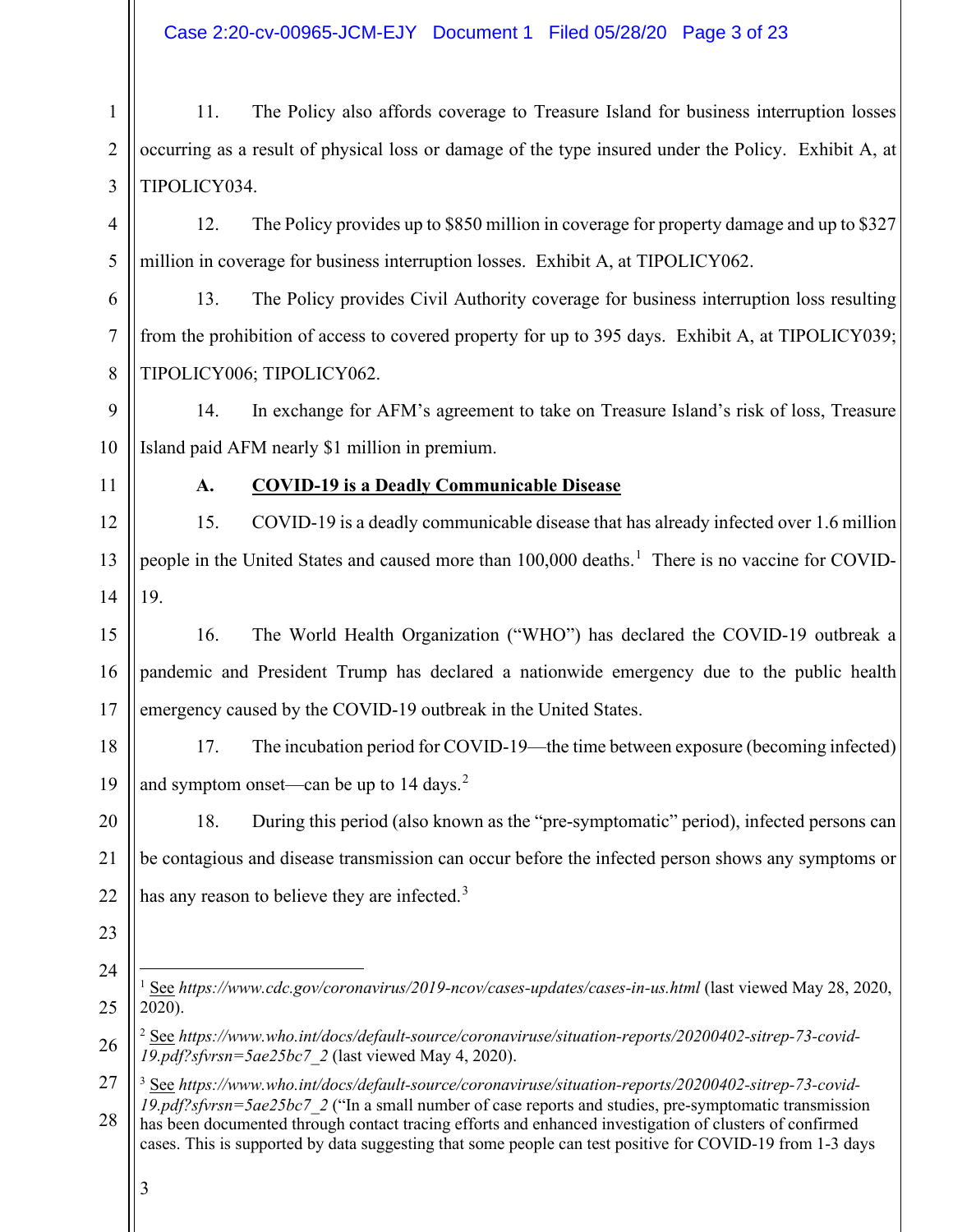1 2 19. Not only is COVID-19 spread by human-to-human transfer, but the WHO has confirmed that COVID-19 can exist on contaminated objects or surfaces.<sup>[4](#page-3-0)</sup>

20. According to a study documented in *The New England Journal of Medicine*, COVID-19 was detectable in aerosols for up to three hours, up to four hours on copper, up to 24 hours on cardboard, and up to three days on plastic and stainless steel.<sup>[5](#page-3-1)</sup>

21. All of these materials are used by Treasure Island throughout its facilities and operations.

8 9 10 22. The study's results suggest that individuals could become infected with COVID-19 through indirect contact with surfaces or objects used by an infected person, whether they were symptomatic or not.<sup>[6](#page-3-2)</sup>

11

3

4

5

6

7

12

13

14

15

16

19

20

21

#### **B. Civil Authority Orders Because of COVID-19 and Related Physical Loss or Damage to Property**

23. In an effort to slow the spread of COVID-19 and as a consequence of physical damage caused by COVID-19, federal, state and local governments imposed unprecedented directives prohibiting travel into the United States, requiring certain businesses to close and requiring residents to remain in their homes unless performing "essential" activities, like shopping for food, going to see a doctor, or getting fresh air ("Stay at Home Orders").

17 18 24. The Stay at Home Orders typically require businesses deemed "non-essential" to be closed and in-person work is not permitted.

25. However, even businesses classified as "essential" have been severely impacted by the pandemic and Stay at Home Orders.

22

<span id="page-3-0"></span>24 25 26 <sup>4</sup> See *https://www.who.int/news-room/commentaries/detail/modes-of-transmission-of-virus-causing-covid-19 implications-for-ipc-precaution-recommendations* ("[T]ransmission of the COVID-19 virus can occur by direct contact with infected people and indirect contact with surfaces in the immediate environment or with objects used on the infected person") (last viewed May 4, 2020).

<span id="page-3-2"></span><span id="page-3-1"></span>27 28 <sup>5</sup> See *https://www.nih.gov/news-events/news-releases/new-coronavirus-stable-hours-surfaces* (last viewed May 4, 2020); see also *https://www.who.int/news-room/commentaries/detail/modes-of-transmission-of-viruscausing-covid-19-implications-for-ipc-precaution-recommendations* (last viewed May 4, 2020).

 $^6$  Id.

<sup>23</sup> before they develop symptoms. Thus, it is possible that people infected with COVID-19 could transmit the virus before significant symptoms develop.") (last viewed May 4, 2020).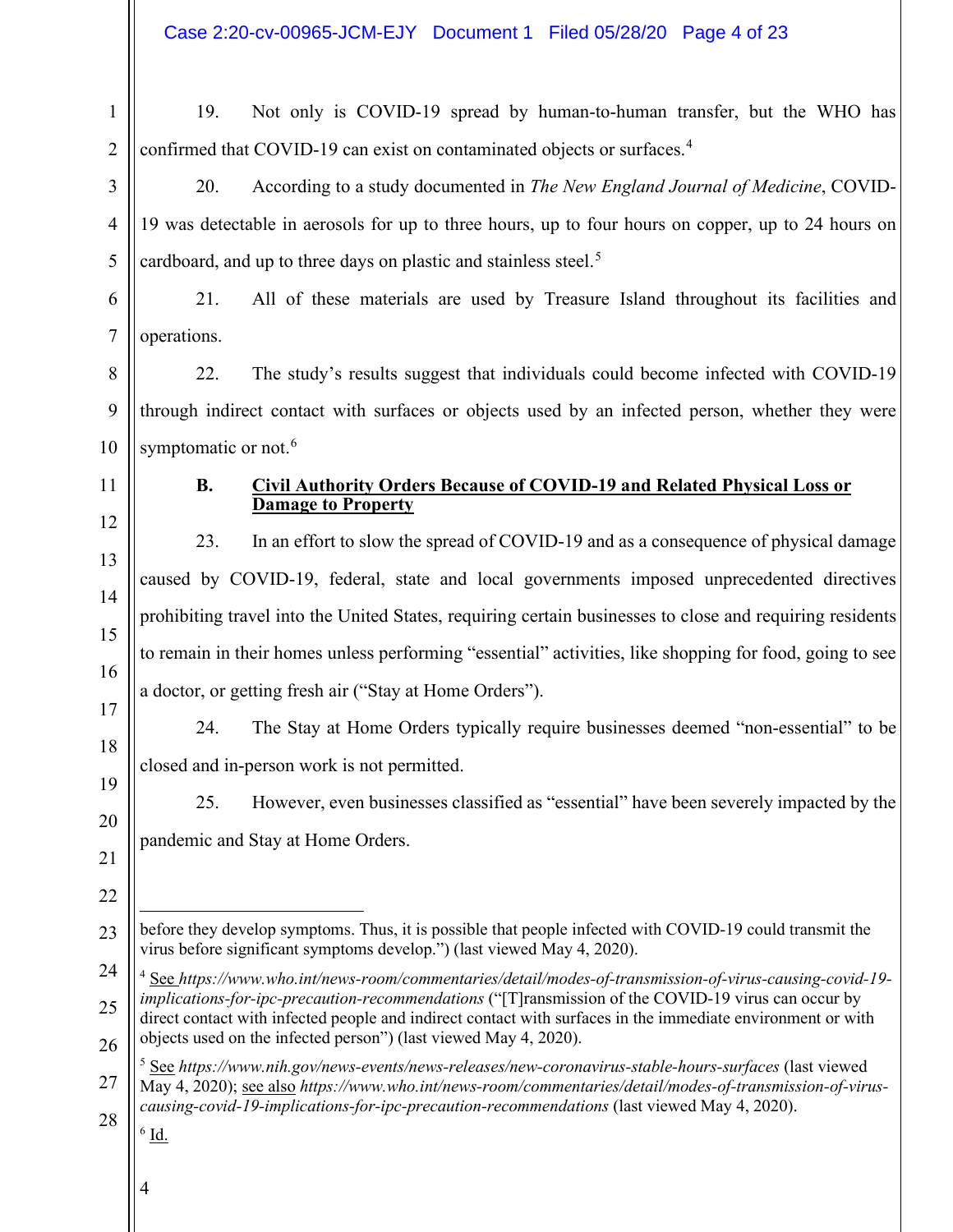#### Case 2:20-cv-00965-JCM-EJY Document 1 Filed 05/28/20 Page 5 of 23

1 2 26. Stay at Home Orders remain in effect as of the date of filing and have caused the suspension of both non-essential and essential businesses.

27. As a business that relies on materials and customers from right next door to across the country to around the world, Treasure Island is subject to these various Stay at Home Orders.

28. Stay at Home Orders, the damage caused by COVID-19, and the transmission of COVID-19 have had a devastating effect on Treasure Island's business.

10 29. One of the first publicized cases of COVID-19 in Las Vegas was a guest that stayed from March 5th through 8th at the Mirage Resort and Casino, which is located immediately next to Treasure Island and connected to Treasure Island by tram. This case was publically reported on March 11, 2020.

11 12 13 14 30. The next day, March 12, 2020, Nevada Governor Steve Sisolak declared a state of emergency in the state of Nevada citing the presence of COVID-19 and its impact on lives and property. (See NV Exec. Decl. of Emergency, dated March 12, 2020, http://gov.nv.gov/News/Emergency Orders/2020/2020-03-12 - COVID-

15 19 Declaration of Emergency/, attached as Exhibit B).

16 17 18 19 20 21 31. Five days later, pursuant to his March 12, 2020 Declaration, Governor Sisolak further ordered all gaming activities in the state to close at midnight on March 17, 2020. (See NV Exec. Emergency Order, dated March 17, 2020, http://gov.nv.gov/uploadedFiles/govnewnvgov/Content/News/Emergency\_Orders/2020\_attachments /2020-03-17-NV-Health-Reponse-COVID19-Risk-Management-Initiative-2.pdf, attached as Exhibit C).

22 23 32. As a direct result of COVID-19 and these Orders, issued directly because of physical damage to property, Treasure Island closed its doors at 12:01 AM on March 18, 2020.

24 25 33. Persons infected with COVID-19 were present at Treasure Island prior to March 18, 2020.

26 27 28 34. In fact, during the period January 1, 2020 to March 18, 2020, Treasure Island employees recorded more than 1,500 sick days. During that same period, Treasure Island had more than 329,000 registered guests from all over the world.

5

3

4

5

6

7

8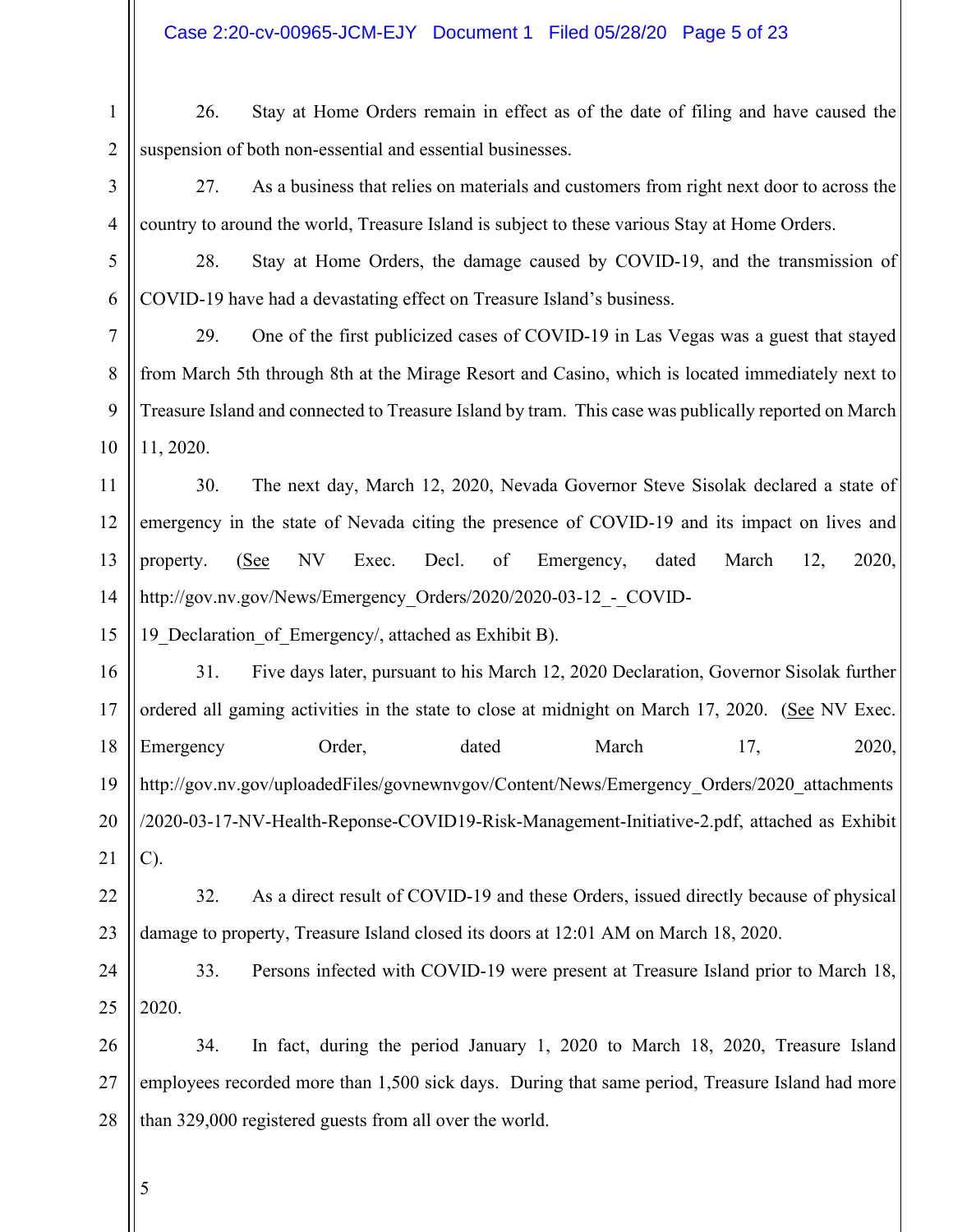#### Case 2:20-cv-00965-JCM-EJY Document 1 Filed 05/28/20 Page 6 of 23

1 2 3 4 35. On March 20, 2020, Governor Sisolak, again noting the need to protect person and property, ordered all non-essential businesses to close and restricted the activities of essential businesses. (See NV Exec. Emergency Decl., Directive No. 3, dated March 20, 2020, http://gov.nv.gov/News/Emergency\_Orders/2020/2020-03-20\_-\_COVID-

19 Declaration of Emergency Directive 003 (Attachments)/; and related regulations, http://gov.nv.gov/uploadedFiles/govnewnvgov/Content/News/Emergency\_Orders/2020\_attachments /2020-03-20\_COVID-19\_DPS\_DEM\_EmergencyRegulations.pdf, attached as Exhibit D).

36. On April 29, 2020, Governor Sisolak issued a Directive explaining, among other things, the basis for the closure and stay at home orders stating specifically that the ability of COVID-19 "to survive on surfaces for indeterminate periods of time renders some property unusable and contributes to contamination, damage, and property loss …." (See NV Exec. Emergency Decl. Directive No. 16, dated April 29, 2020, http://gov.nv.gov/News/Emergency Orders/2020/2020-04-29 - COVID-19 Declaration of Emergency Directive 016 (Attachments)/, attached as Exhibit E).

5

6

7

8

9

10

11

12

13

14

#### **C. Treasure Island's "All Risks" Policy**

15 16 17 37. The Policy covers property at or within 1,000 feet of Treasure Island's locations "against ALL RISKS OF PHYSICAL LOSS OR DAMAGE, except as hereinafter excluded …." Exhibit A, at TIPOLICY016.

18 19 20 21 22 38. Treasure Island's insured locations, referred to as "described locations" and "location" throughout the Policy, are: (a) the actual casino located at 3300 Las Vegas Boulevard South, Las Vegas; and (b) an office/warehouse located at 4050 West Sunset Road, Suite B, Las Vegas. These locations are referred to herein as "Treasure Island Locations." Exhibit A, at TIPOLICY016, TIPOLICY057, & TIPOLICY004.

23

39. AFM drafted the Policy.

24 25 40. Pursuant to the "Communicable Disease – Property Damage" coverage, the Policy expressly covers, among other things, "the reasonable and necessary costs incurred ... for the: (a)

- 26 27
- 28
- 6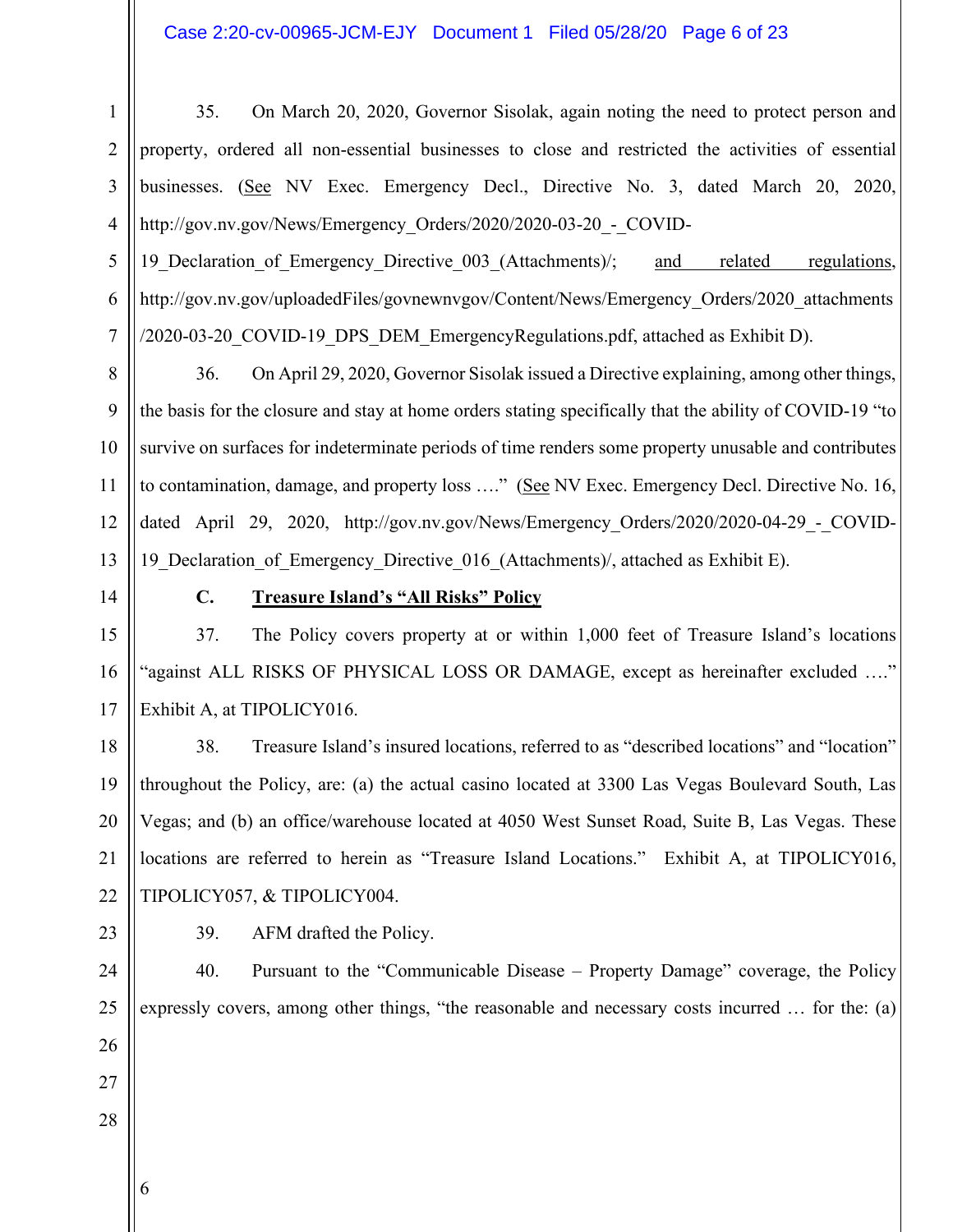#### Case 2:20-cv-00965-JCM-EJY Document 1 Filed 05/28/20 Page 7 of 23

1 2 Cleanup, removal and disposal of … **communicable disease** from insured property." [7](#page-6-0) Exhibit A, at TIPOLICY022.

3 4 41. By providing for the "cleanup, removal and disposal of … **communicable disease**," the Policy explicitly recognizes that **communicable disease** physically damages property.

42. Accordingly, because the Policy specifically covers remediation of the damage caused by **communicable disease**, the physical damage to property caused by **communicable disease** is "physical damage of the type insured" under the Policy.

8

5

6

7

#### **1. COVID-19 Triggered Coverage Under the "All Risks" Policy**

9 10 43. The actual presence of COVID-19 at Treasure Island Locations has triggered coverage under the Policy.

11 12 44. In addition, the presence of COVID-19 on property away from Treasure Island Locations has triggered coverage under the Policy.

13 14 45. COVID-19 has caused (and continues to cause) physical loss and physical damage to property, including Treasure Island's property.

15 16 46. COVID-19 also has caused (and continues to cause) Treasure Island to experience covered business interruption.

17 18 19 20 47. Treasure Island has submitted a claim pursuant to the Policy as a result of sustaining losses covered by the Policy. Notwithstanding, AFM has denied coverage for Treasure Island's claim and done so in bad faith based on an apparent systematic company practice designed to minimize payments for covered COVID-19 claims.

21

22

23

24

## **2. Multiple Coverages are Triggered under the "All Risks" Policy**

48. In addition to triggering the Policy's "all risks" coverage, Treasure Island's claim also triggers multiple coverage "extensions" provided under the Policy including but not limited to the following.

- 25
- 27

26

<span id="page-6-0"></span><sup>28</sup> <sup>7</sup> Terms defined in the Policy are signified by the use of **bold** typeface. Unless otherwise stated, the use of **bold** typeface signifies the use of same in the Policy.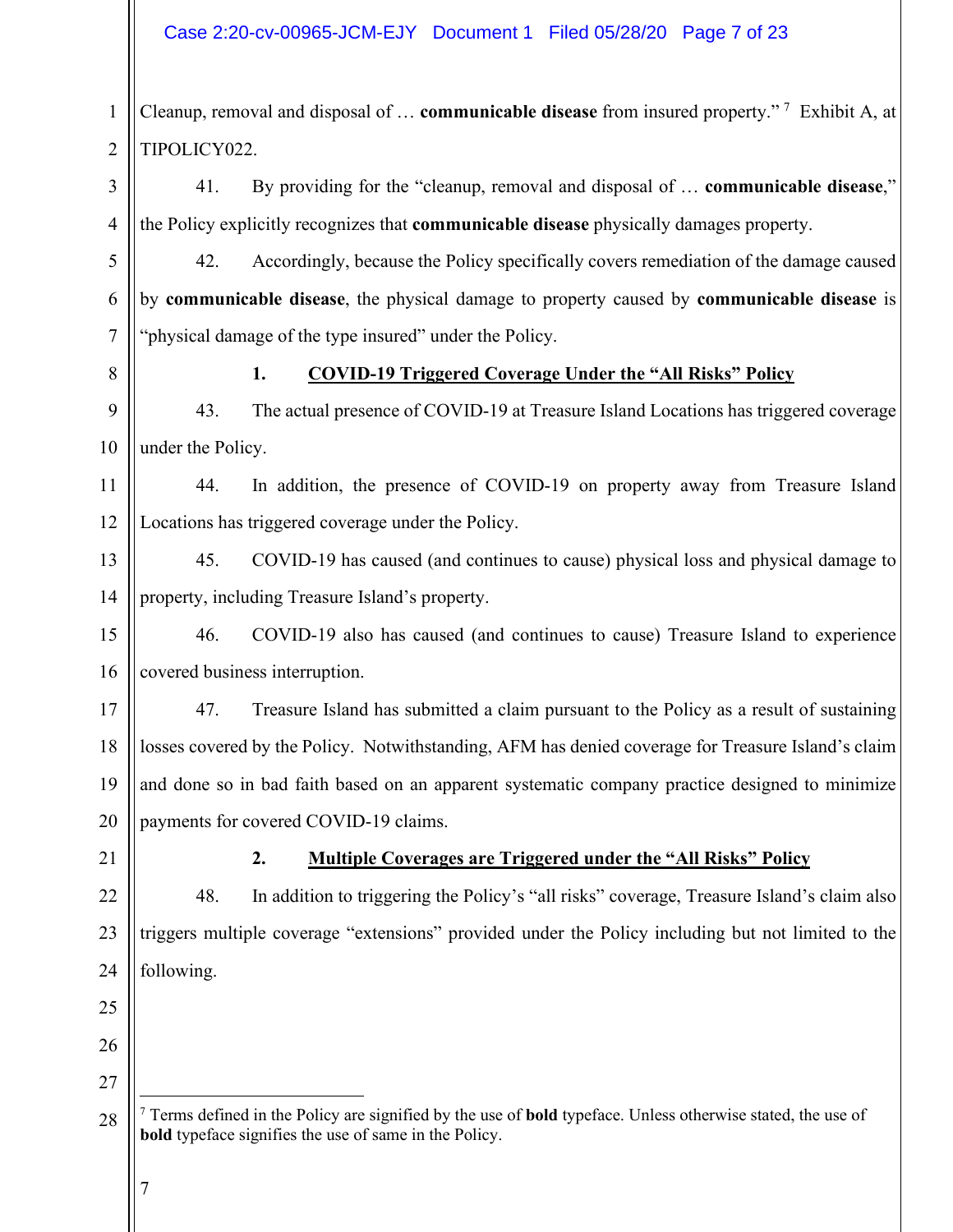1

#### **i.** *COVID-19 Triggered the Policy's Communicable Disease – Property Damage Coverage*

49. The actual presence of COVID-19 at the Treasure Island Locations has caused physical damage to property at these locations resulting in the issuance of an order by an authorized governmental agency regulating communicable disease, thereby triggering coverage under the Policy's Communicable Disease – Property Damage coverage.

50. Upon information and belief the actual presence of COVID-19 continues to exist at Treasure Island Locations.

9

#### **ii.** *COVID-19 Triggered the Policy's Protection and Preservation of Property – Property Damage Coverage*

10 11 12 51. COVID-19 also has caused and continues to cause actual physical loss and damage to insured property. In addition, COVID-19 has threatened and continues to threaten to cause physical loss and damage to property.

13 14 15 52. This actual and threatened physical loss and damage to insured property has prompted Treasure Island to take action to temporarily protect or preserve its property, thereby triggering the Policy's Protection and Preservation of Property – Property Damage coverage.

16

# **iii.** *COVID-19 Triggered the Policy's Business Interruption Coverage*

17 18 53. The Policy affords coverage for Treasure Island's business interruption losses, subject to the Policy's terms and conditions.

19 20 54. COVID-19 has caused Treasure Island to suffer business interruption loss as a direct result of physical loss and damage of the type insured under the Policy.

21 22 23 55. This loss triggers coverage under the Policy's Business Interruption provisions including, without limitation, coverage for up to 395 days of Gross Earnings loss, Gross Profits loss and Rental Income loss.

24

## **iv.** *COVID-19 Triggered the Policy's Extra Expense Coverage*

25 26 27 28 56. COVID-19 has caused Treasure Island to incur reasonable and necessary expenses to continue as close to normal as possible the conduct of Treasure Island's business. Such expenses are beyond those that would have normally been incurred in conducting the business absent the presence of COVID-19.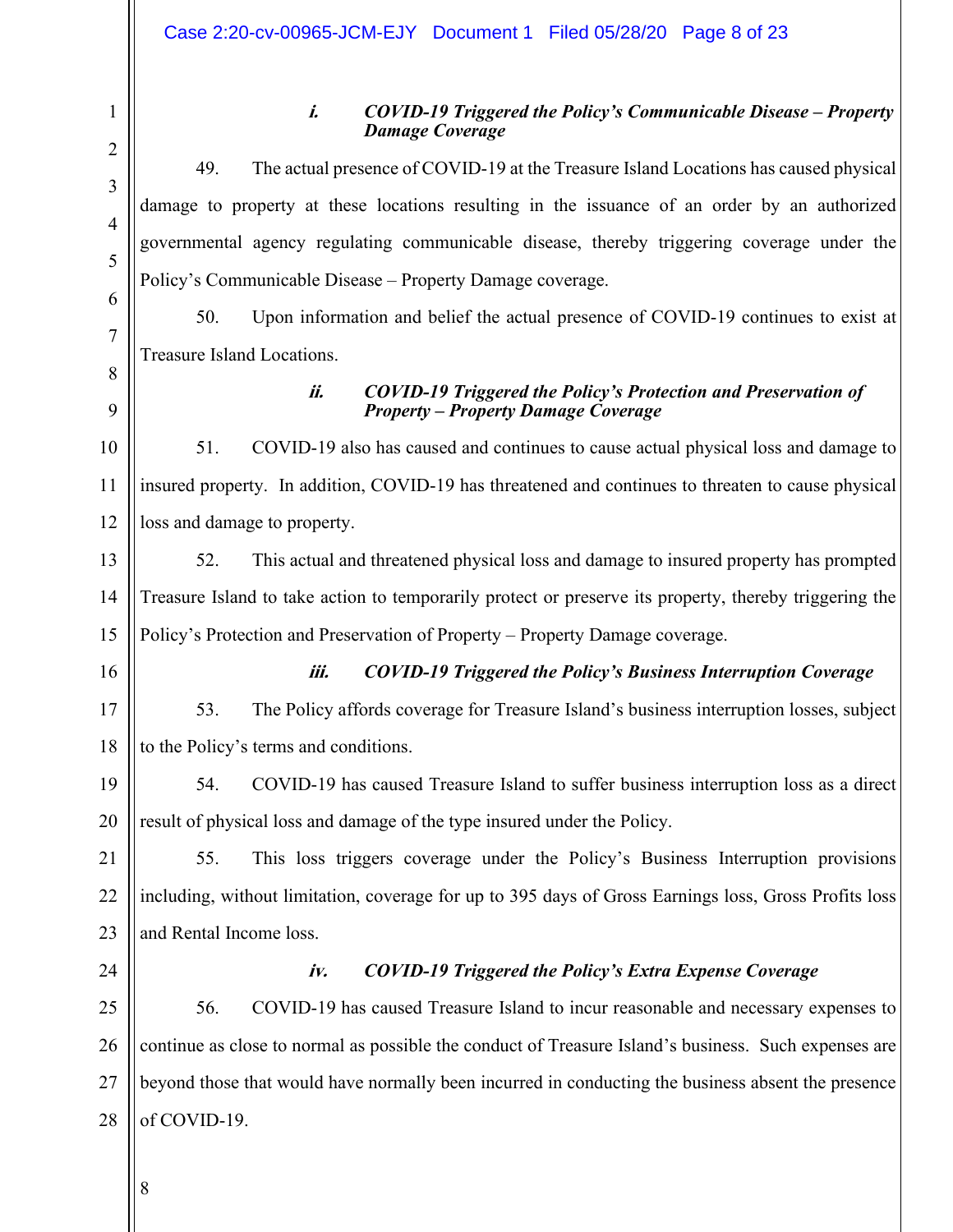#### Case 2:20-cv-00965-JCM-EJY Document 1 Filed 05/28/20 Page 9 of 23

1 2 3 57. The expenses incurred by Treasure Island beyond those necessary in the normal operation of its business solely as a result of the physical loss and damage caused by COVID-19 trigger coverage under the Policy's Extra Expense coverage.

4

5

6

7

#### **v.** *COVID-19 Triggered the Policy's Attraction Property Coverage*

58. COVID-19 also has caused and is continuing to cause physical loss and damage to property away from Treasure Island Locations, including property located within one (1) statute mile of Treasure Island Locations.

8 9 10 59. Treasure Island has sustained and will continue to sustain a loss of business income directly resulting from physical loss and damage of the type insured to property of the type insured that attracts business to the Treasure Island Locations.

11

#### **vi.** *COVID-19 Triggered the Policy's Civil Authority Coverage*

12 13 14 15 60. The physical damage caused by the presence of COVID-19 at property located within five (5) statute miles of Treasure Island Locations has directly resulted in the issuance of orders and Directives by Governor Sisolak and other civil authorities prohibiting access to Treasure Island Locations.

16 17 18 19 61. Treasure Island has sustained and will continue to sustain business interruption losses because orders from civil authorities issued as a direct result of physical damage of the type insured at a Treasure Island Location or within five (5) statute miles of such a Treasure Island Location, have prohibited access to Treasure Island Locations.

20 21

22

#### **vii.** *COVID-19 Triggered the Policy's Communicable Disease – Business Interruption Coverage*

62. The actual presence of COVID-19 at Treasure Island Locations has resulted in the issuance of orders by authorized governmental agencies regulating communicable disease.

63. The business interruption losses sustained by Treasure Island as a result of such civil authority orders issued because of the actual presence of COVID-19 at Treasure Island Locations triggers coverage under the Policy's Communicable Disease – Business Interruption coverage.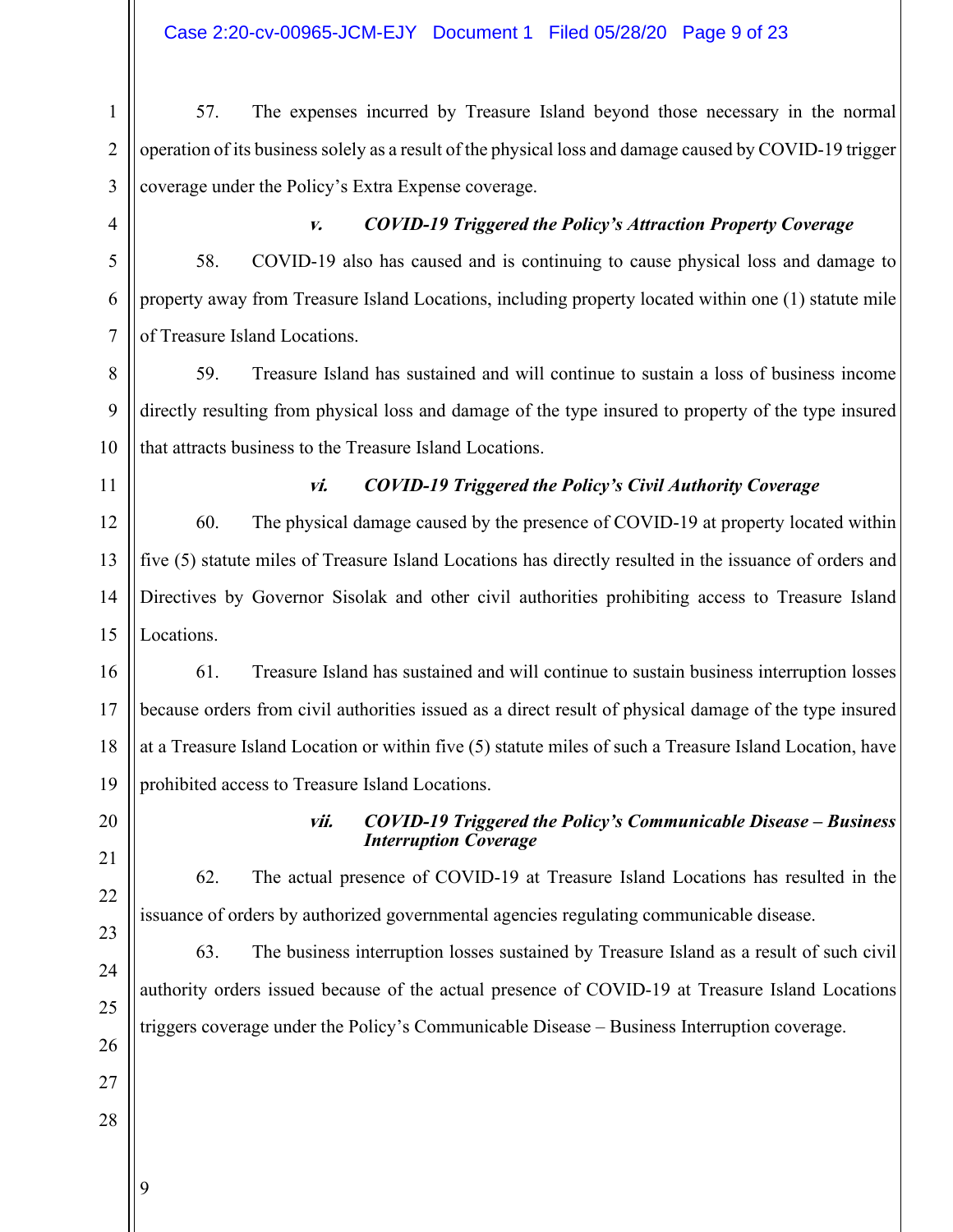#### **viii.** *COVID-19 Triggered the Policy's Ingress/Egress Coverage*

64. COVID-19 and the physical loss and damage it has caused has resulted in the necessary interruption of Treasure Island's business by totally or partially preventing ingress to or egress from Treasure Island Locations as a direct result of physical loss and damage of the type insured to property of the type insured.

65. The business interruption losses sustained by Treasure Island as a result of the necessary suspension of Treasure Island's business as a result of the total or partial denial of access to Treasure Island Locations triggers coverage under the Policy's Ingress/Egress coverage.

9

10

11

12

13

6

7

8

#### **ix.** *COVID-19 Triggered the Policy's Supply Chain Coverage*

66. COVID-19 has caused physical loss and damage of the type insured to property of the type insured at the premises of Treasure Island's direct customers and direct contract service providers, and the direct and indirect suppliers, customers and contract service providers of Treasure Island's direct customers and contract service providers.

14 15 67. The loss of business income sustained by Treasure Island as a result of such supply chain interruption triggers coverage under the Policy's Supply Chain coverage.

16

#### **3. No Exclusion Impacts Coverage**

17 18 19 20 21 68. No exclusion in the Policy applies to preclude or limit coverage for the actual presence of COVID-19 at or away from Treasure Island Locations, the physical loss and damage to property at Treasure Island Locations and/or the business interruption losses that has and will continue to result from the physical loss and damage to property. To the extent AFM contends any exclusion(s) apply, such exclusion(s) are unenforceable.

22

#### **4. The Policy's Contamination Exclusion Does Not Apply**

23 24 25 26 69. The Policy's "Communicable Disease – Property Damage" coverage provides coverage for, among other things, "the reasonable and necessary costs incurred … for the: (a) Cleanup, removal and disposal of … **communicable disease** from insured property." Exhibit A, at TIPOLICY022.

27 28 70. AFM has stated in writing that COVID-19 meets the definition of **communicable disease** under the Policy. Exhibit G.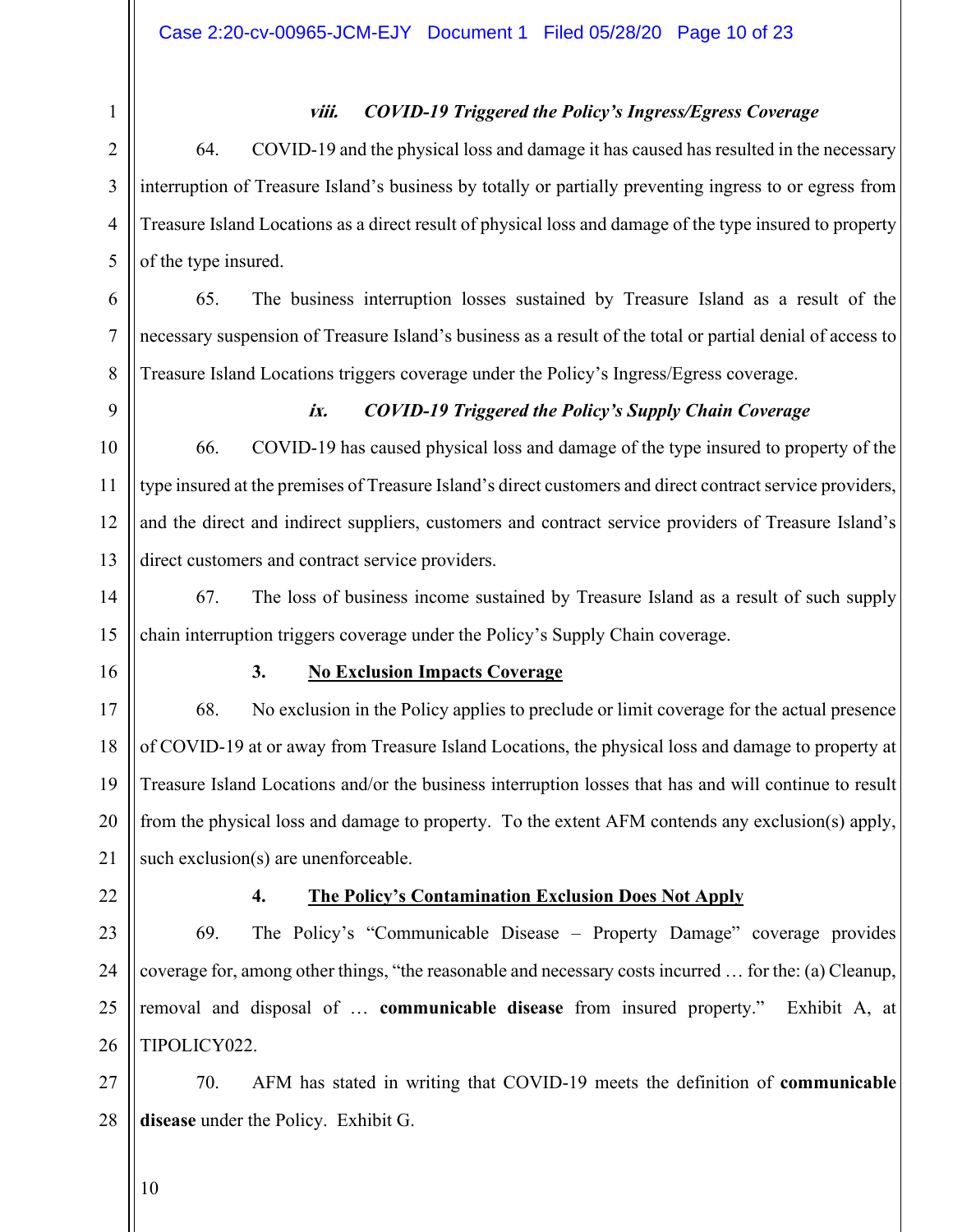Case 2:20-cv-00965-JCM-EJY Document 1 Filed 05/28/20 Page 11 of 23

71. The Policy also contains an exclusion that purports to preclude coverage for "**contamination**." Exhibit A, at TIPOLICY020.

72. The Policy defines "**contamination**" as, among other things, a "virus." Exhibit A, at TIPOLICY057.

5 6 73. The Policy's "**contamination**" exclusion does not exclude coverage for loss caused by "communicable disease."

7 8 74. The Policy's "**contamination**" exclusion does not exclude coverage for Treasure Island's claim.

9 10 11 12 13 14 75. To the extent AFM contends that the Policy's "**contamination**" exclusion bars coverage for loss caused by "**communicable disease**" or some other aspect of Treasure Island's claim, the Policy is, at best, ambiguous, and therefore, must be construed in favor of coverage. Century Sur. Co. v. Casino West, Inc., 130 Nev. 395, 398 (2014) (finding pollution exclusion ambiguous and explaining that "[w]e interpret ambiguities in an insurance contract against the drafter, which is typically the insurer.")

15

16

17

18

19

20

1

2

3

4

#### **5. The Policy's Communicable Disease Sublimit Does Not Cap Treasure Island's Losses**

76. The Policy affords coverage to Treasure Island for the actual presence of "communicable disease" at a Treasure Island Location. This communicable disease coverage is found under two sections of the policy titled "Communicable Disease – Property Damage" and "Communicable Disease – Business Interruption" (together, the "On-Site Sublimited Communicable Disease Coverages").

21 22

23

24

25

26

27

28

77. The On-Site Sublimited Communicable Disease Coverages do not apply to limit any other coverage under the Policy that may also apply to loss or damage resulting from or caused by communicable disease, including physical damage resulting from or caused by communicable disease away from Treasure Island Locations.

78. Likewise, any sublimit applicable to the On-Site Sublimited Communicable Disease Coverages does not apply to limit any other coverage under the Policy that may also apply to loss or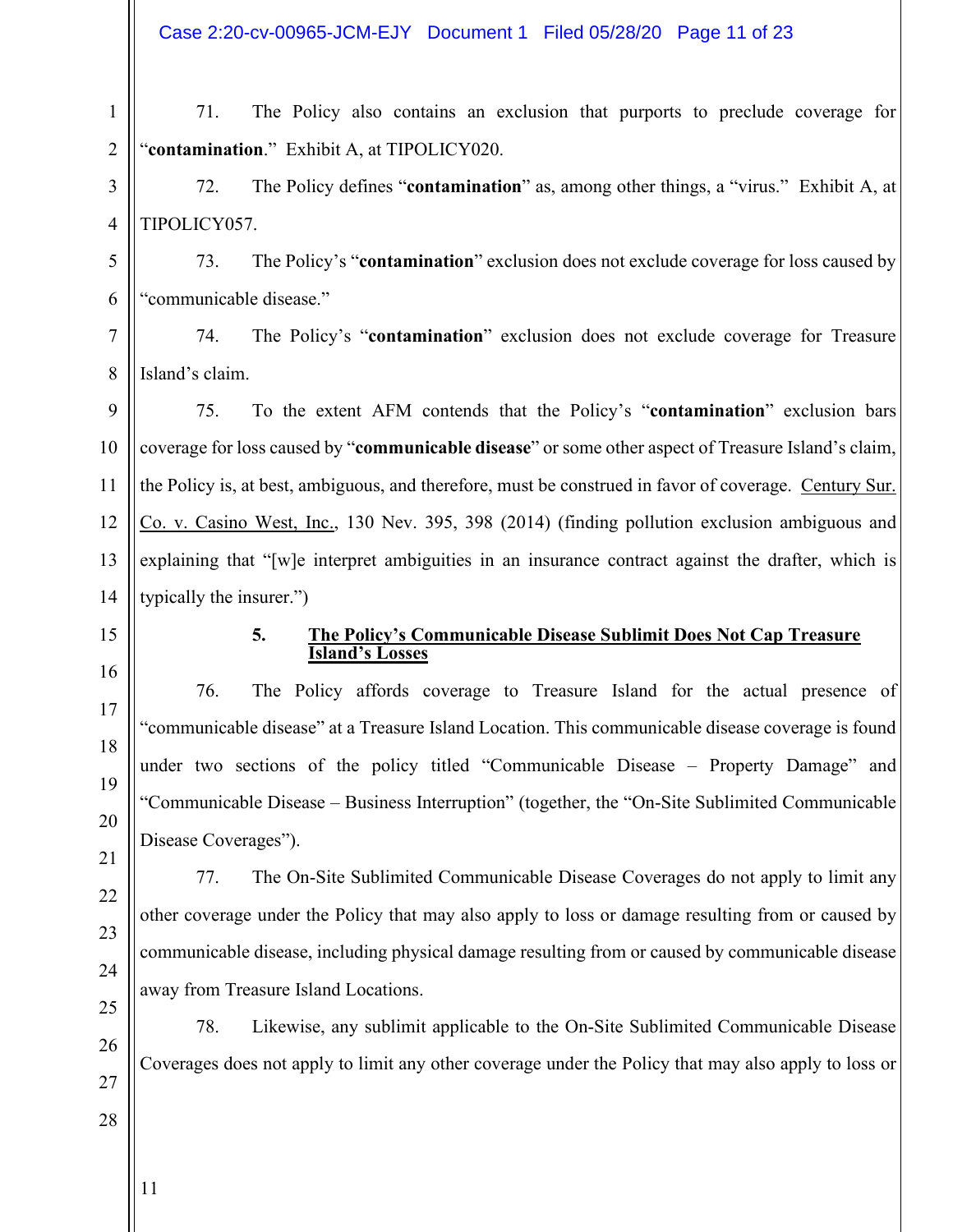1 2 damage resulting from or caused by communicable disease, including physical damage resulting from or caused by communicable disease away from Treasure Island Locations.

79. Rather, coverage for covered physical loss and damage, and/or resulting business interruption loss, from or caused by communicable disease, including physical damage resulting from or caused by communicable disease away from Treasure Island Locations, is subject to the Policy limits associated with the coverage or coverages implicated.

3

4

5

6

7

8

9

10

11

12

#### **D. AFM's Bad Faith Conduct**

#### **i.** *AFM Conducted an Inadequate and Improper Investigation of Treasure Island's Claim*

80. Aware that its Policy affords coverage for COVID-19 losses beyond the On-Site Sublimited Communicable Disease Coverages, AFM devised a plan designed to steer its policyholders, including Treasure Island, into at most, the On-Site Sublimited Communicable Disease Coverages for their COVID-19 losses.

81. AFM executed that plan in response to Treasure Island's claim.

82. Treasure Island submitted its claim for coverage under the Policy on March 19, 2020. See Copy of E-mail Notice, attached as Exhibit F.

83. Three weeks later, on April 9, 2020, AFM's assigned adjuster, David Carroll, called Treasure Island's General Counsel, Brad Anthony, to discuss Treasure Island's claim.

84. During that call and several subsequent calls, Mr. Anthony explained that Treasure Island's claim was based on the physical loss and/or physical damage to property caused by, among other things, the presence of COVID-19 at Treasure Island Locations and elsewhere, as well as related government orders prohibiting access to Treasure Island Locations and orders mandating that Treasure Island close its doors.

85. Mr. Carroll ignored Mr. Anthony's statements concerning the prohibition of access to Treasure Island because of civil authority orders issued due to physical damage of the type insured and, instead, shifted the conversation to whether any employees of Treasure Island had tested positive for COVID-19.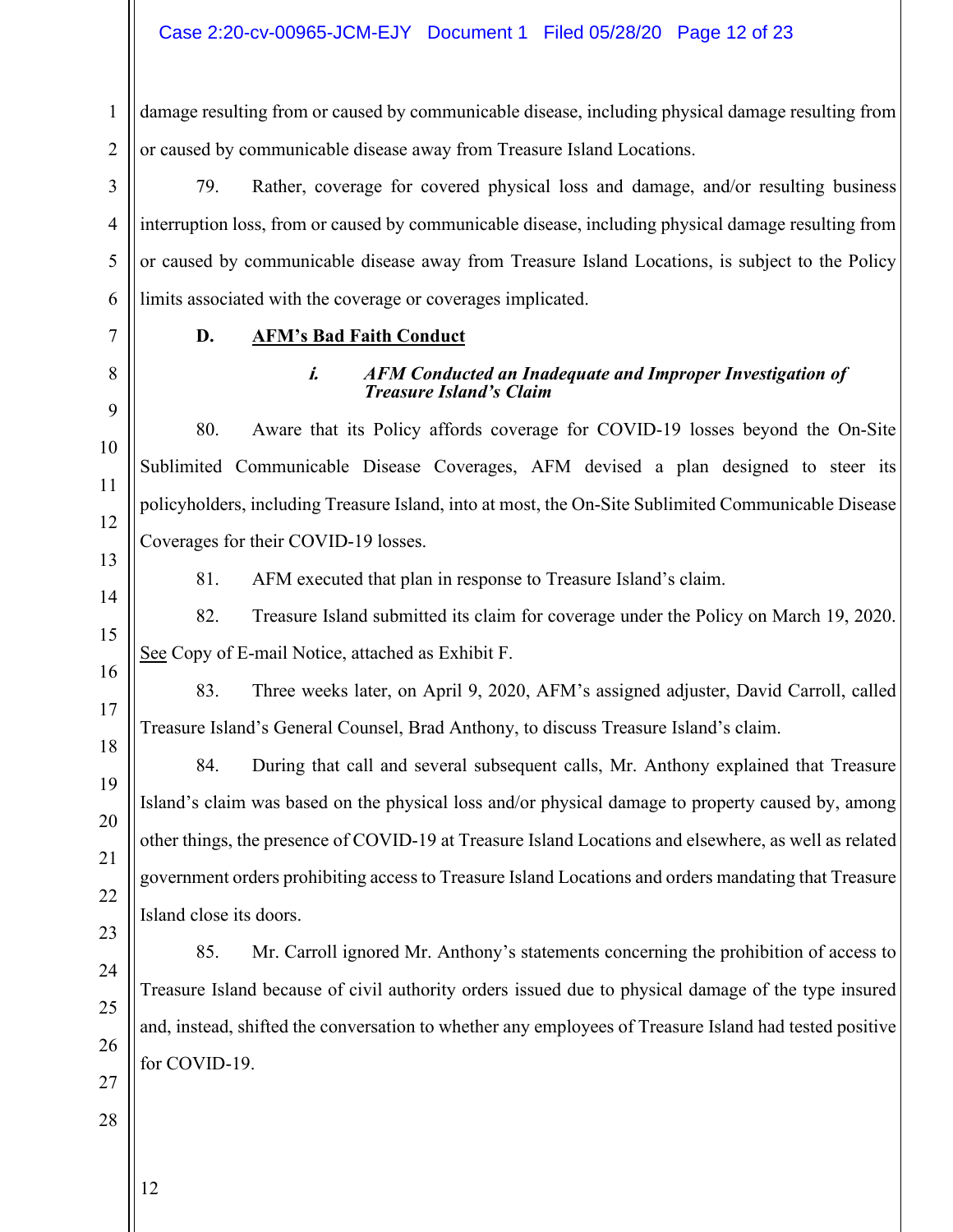|                | Case 2:20-cv-00965-JCM-EJY Document 1 Filed 05/28/20 Page 13 of 23                                                                                                                                        |
|----------------|-----------------------------------------------------------------------------------------------------------------------------------------------------------------------------------------------------------|
| $\mathbf{1}$   | In response to Mr. Carroll's question, Mr. Anthony advised that he was uncomfortable<br>86.                                                                                                               |
| $\overline{2}$ | disclosing confidential personnel information due to privacy concerns.                                                                                                                                    |
| 3              | AFM failed to further investigate Treasure Island's claimed losses.<br>87.                                                                                                                                |
| 4              | 88.<br>Following the April 9 call, Mr. Carroll sent a letter to Mr. Anthony, also dated April 9,                                                                                                          |
| 5              | 2020, purporting to recap the earlier conversation. Exhibit G.                                                                                                                                            |
| 6              | The letter failed to accurately recap the conversation.<br>89.                                                                                                                                            |
| 7              | 90.<br>Mr. Carroll's letter grossly mischaracterized the substance of the telephone                                                                                                                       |
| 8              | conversation and the information that Mr. Anthony provided during the call. In particular, the April 9                                                                                                    |
| 9              | letter states – incorrectly:                                                                                                                                                                              |
| 10             | Per our discussion, it is our understanding that Treasure Island, LLC was not aware of                                                                                                                    |
| 11             | any employees infected with the virus, nor whether the virus was present at any of the<br>locations. We also understand that there was no physical damage or loss to Insured<br>property at the location. |
| 12             |                                                                                                                                                                                                           |
| 13             | Exhibit G.                                                                                                                                                                                                |
| 14             | The statements contained in Mr. Carroll's April 9 letter concerning the absence of<br>91.                                                                                                                 |
| 15             | infected employees and the absence of physical loss or damage to Insured property are false.                                                                                                              |
| 16             | The April 9 letter also misstates Mr. Carroll's conversation with Mr. Anthony by<br>92.                                                                                                                   |
| 17             | omitting any reference to Mr. Anthony's statements about the prohibition of access to Treasure Island                                                                                                     |
| 18             | due to civil authority orders issued as a direct result of physical damage of the type insured.                                                                                                           |
| 19             | The April 9 letter states that coverage is potentially available to clean up, remove and<br>93.                                                                                                           |
| 20             | dispose of COVID-19 from Treasure Island because "COVID-19 meets the definition of a                                                                                                                      |
| 21             | communicable disease under the [P]olicy." Exhibit G.                                                                                                                                                      |
| 22             | On April 16, 2020, Mr. Carroll sent Treasure Island another letter stating that "coverage"<br>94.                                                                                                         |
| 23             | is not available [for COVID-19] absent physical loss or damage of the type insured." Exhibit J.                                                                                                           |
| 24             | Again, however, Mr. Carroll omitted material information from the April 16 letter<br>95.                                                                                                                  |
| 25             | provided by Mr. Anthony regarding the physical loss and/or damage to property sustained by Treasure                                                                                                       |
| 26             | Island.                                                                                                                                                                                                   |
| 27             |                                                                                                                                                                                                           |
| 28             |                                                                                                                                                                                                           |
|                |                                                                                                                                                                                                           |
|                | 13                                                                                                                                                                                                        |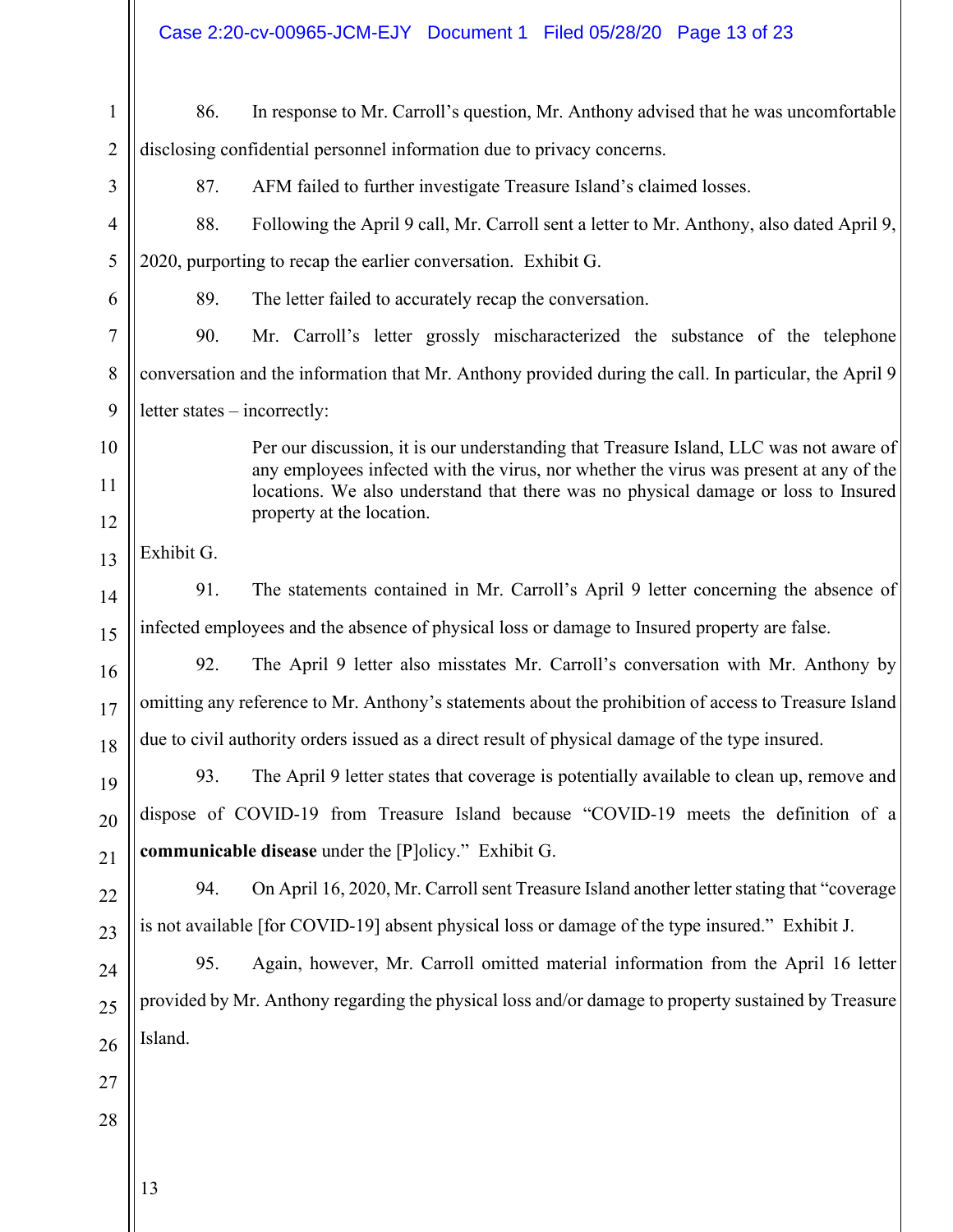21

22

23

24

25

26

27

28

#### **ii.** *AFM's Attempt to Steer Treasure Island Into the Policy's On-Site Sublimited Communicable Disease Coverage*

96. Based on information and belief, Mr. Carroll's mischaracterization of his telephone call with Mr. Anthony and Mr. Carroll's material omission of facts provided to him as part of his claim investigation was not by accident, but rather a systematic claims handling practice and procedure that AFM has deployed across all COVID-19 claims.

97. AFM's systematic practice is outlined in a set of "Talking Points" (hereafter, the "AFM Talking Points") prepared for AFM claim adjusters to use to ensure that AFM's adjusters reach the same conclusion for all COVID-19 claims. (See Copy of Talking Points, attached as Exhibit H.)

98. The AFM Talking Points explicitly acknowledge that AFM "ha[s] a wide range of clients who may be affected in a variety of ways" by COVID-19. Exhibit H.

99. The AFM Talking Points outline only a few of the many different coverages contained in AFM's standard commercial property policies, including policies of the type AFM sold to Treasure Island, that specifically afford coverage for COVID-19 claims. Exhibit H.

100. The AFM Talking Points outline certain specific "triggers" of coverage that the adjuster should look for when investigating any COVID-19 claim. Exhibit H.

101. But the AFM Talking Points fail to include all of the different "triggers" of coverage that may be implicated by COVID-19 claims.

102. Among those "triggers" included by AFM in its Talking Points is an employee of the insured that "actually has the communicable disease." Exhibit H.

103. Ironically, the AFM Talking Points recognize that some insureds may be unable to disclose that an employee actually has COVID-19 due to medical privacy restrictions.

104. In fact, the AFM Talking Points specifically address the very same privacy concerns raised by Mr. Anthony during his telephone call with AFM's adjuster, stating "In some jurisdictions, access to medical records is not possible without employee consent." Exhibit H.

105. By including only the On-Site Sublimited Communicable Disease Coverages as coverages potentially applicable to a COVID-19 claim, the AFM Talking Points steer adjusters to only seek information that pertains to the On-Site Sublimited Communicable Disease Coverages.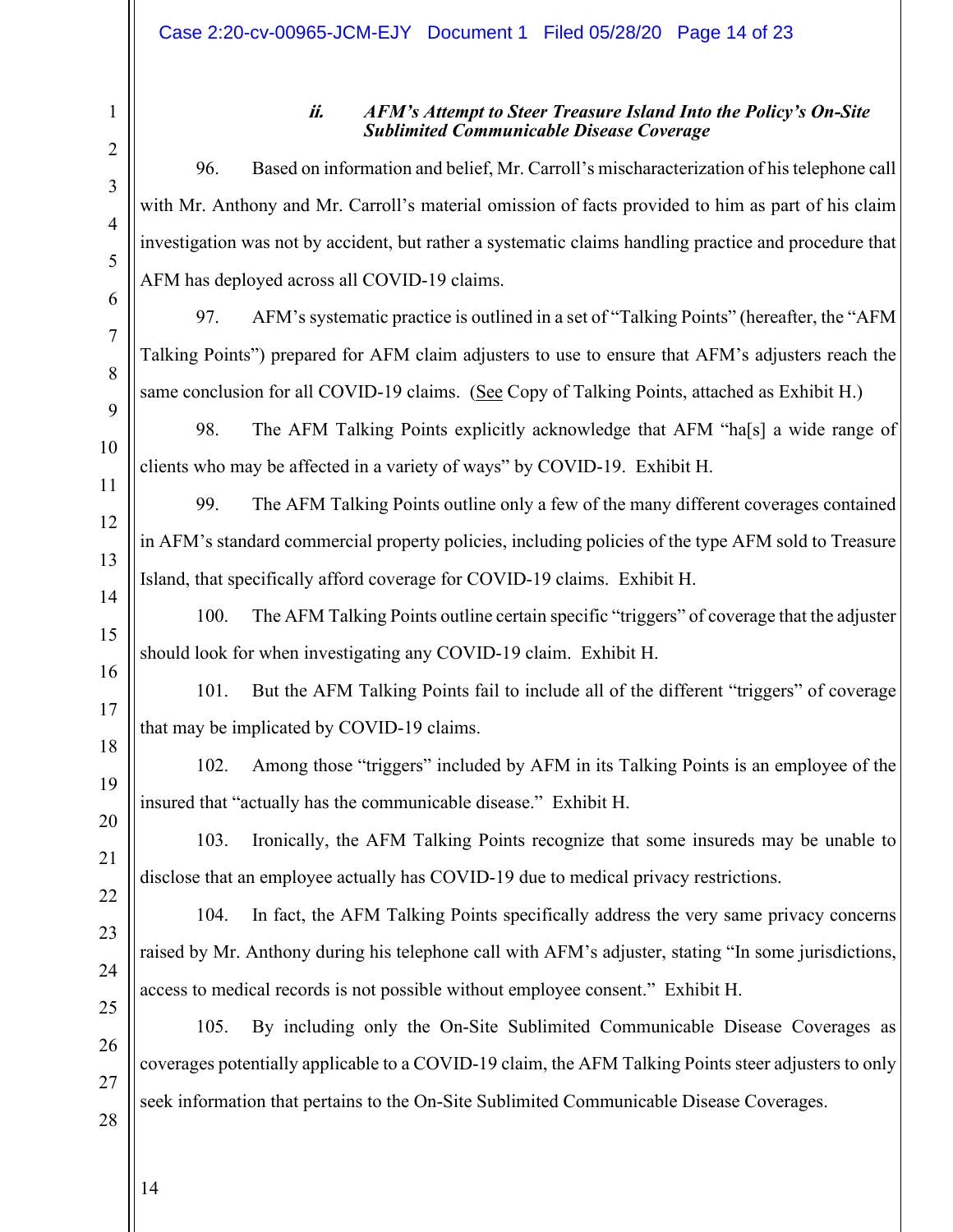# Case 2:20-cv-00965-JCM-EJY Document 1 Filed 05/28/20 Page 15 of 23

| $\mathbf{1}$   | In fact, the AFM Talking Points expressly and unequivocally foreclose the availability<br>106.         |  |
|----------------|--------------------------------------------------------------------------------------------------------|--|
| $\overline{2}$ | of coverage under the Policy's Civil or Military Authority coverage provision. Exhibit H.              |  |
| 3              | The AFM Talking Points specifically provide:<br>107.                                                   |  |
| $\overline{4}$ | Q. Does coverage under Civil or Military Authority apply?                                              |  |
| 5              | A. No                                                                                                  |  |
| 6              | Exhibit H.                                                                                             |  |
| 7              | The AFM Talking Points make similar statements with respect to the Policy's Supply<br>108.             |  |
| 8              | Chain coverage. Exhibit H.                                                                             |  |
| 9              | The AFM Talking Points further instruct that "the presence of a communicable disease<br>109.           |  |
| 10             | does not constitute physical damage and is not of the type insured against as a virus falls within the |  |
| 11             | definition of contamination, which is excluded." Exhibit H.                                            |  |
| 12             | But as alleged above, the Policy AFM sold to Treasure Island expressly recognizes that<br>110.         |  |
| 13             | the presence of communicable disease causes physical damage to property because it provides            |  |
| 14             | coverage for the resulting "cleanup, removal and disposal of  communicable disease." Exhibit A,        |  |
| 15             | at TIPOLICY022.                                                                                        |  |
| 16             | Regardless, AFM failed to conduct any investigation with respect to Treasure Island's<br>111.          |  |
| 17             | claim to determine whether Treasure Island had in fact sustained physical loss or damage as a result   |  |
| 18             | of communicable disease.                                                                               |  |
| 19             | The AFM Talking Points direct the claims adjuster to reach conclusions without<br>112.                 |  |
| 20             | considering the specific facts of the particular claim and without considering the applicable law that |  |
| 21             | governs interpretation of the relevant insurance policy.                                               |  |
| 22             | Instead, the AFM Talking Points coach the adjuster to suggestively steer the<br>113.                   |  |
| 23             | policyholder toward the On-Site Sublimited Communicable Disease Coverages, which provide only a        |  |
| 24             | fraction of the coverage limits otherwise available under the Policy.                                  |  |
| 25             | The AFM Talking Points are contrary to the accepted practices of good faith insurance<br>114.          |  |
| 26             | claim handling.                                                                                        |  |
| 27             | AFM's practice and procedure constitutes an unfair or deceptive act or practice in the<br>115.         |  |
| 28             | business of insurance.                                                                                 |  |
|                |                                                                                                        |  |

15

 $\mathbb{I}$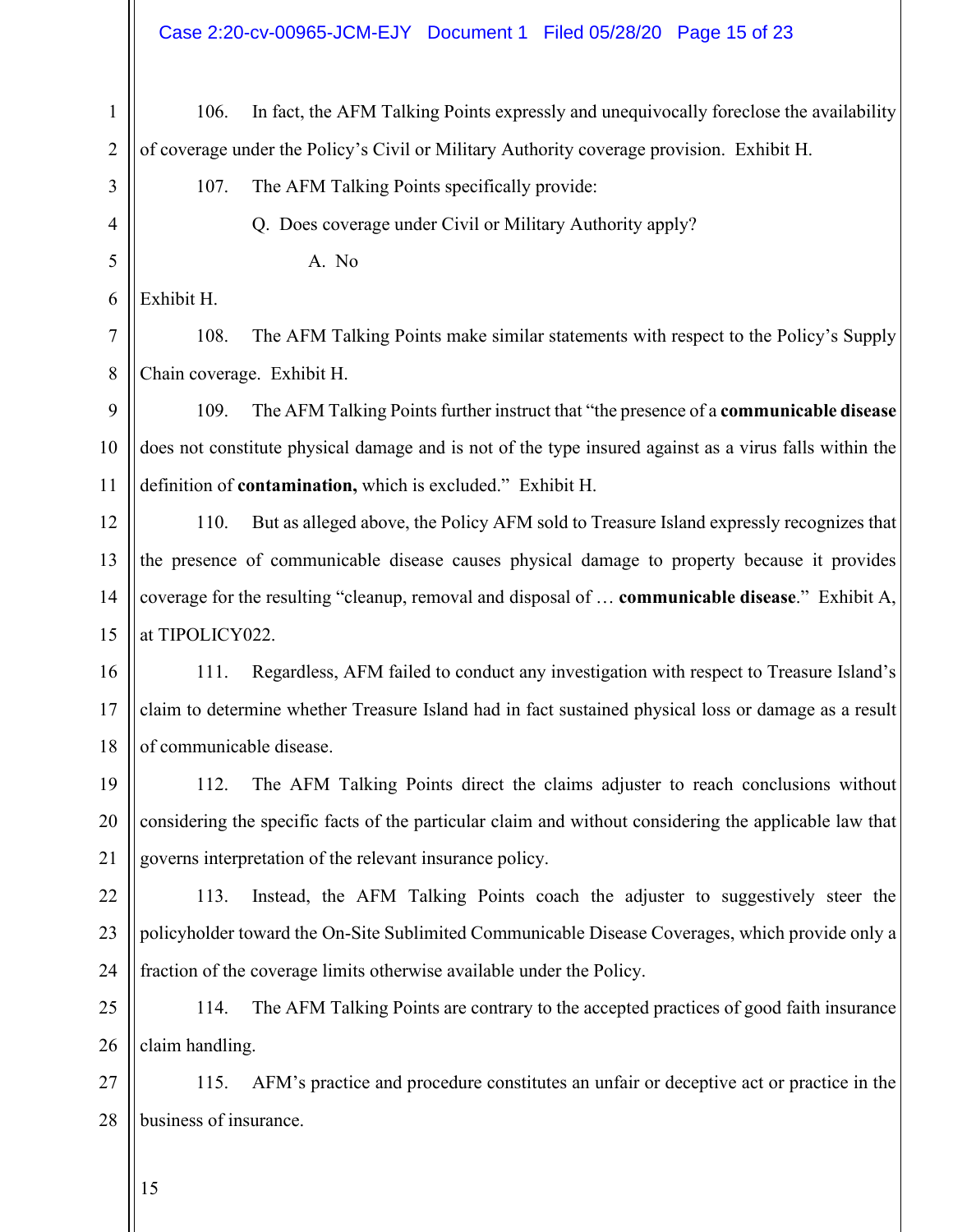Case 2:20-cv-00965-JCM-EJY Document 1 Filed 05/28/20 Page 16 of 23

| $\mathbf{1}$   | 116.                                                                                                 | AFM's use of the Talking Points reflects a conscious disregard of the policyholder's                |  |  |
|----------------|------------------------------------------------------------------------------------------------------|-----------------------------------------------------------------------------------------------------|--|--|
| $\overline{2}$ | rights under the policy.                                                                             |                                                                                                     |  |  |
| 3              | 117.                                                                                                 | On May 7, 2020, Treasure Island sent a letter to AFM in response to Mr. Carroll's April             |  |  |
| $\overline{4}$ | 9, 2020 letter, correcting Mr. Carroll's misstatements, and noting AFM's conflicting coverage        |                                                                                                     |  |  |
| 5              |                                                                                                      | positions. Treasure Island requested that AFM reconsider its coverage denial and acknowledge        |  |  |
| 6              |                                                                                                      | coverage for Treasure Island's claim. (See Letter from Brad Anthony, dated May 7, 2020, attached as |  |  |
| 7              | Exhibit I.)                                                                                          |                                                                                                     |  |  |
| 8              | 118.                                                                                                 | AFM has not responded to Treasure Island's request.                                                 |  |  |
| 9              | 119.                                                                                                 | AFM continues to refuse to pay Treasure Island's claim and has effectively denied its               |  |  |
| 10             | claim.                                                                                               |                                                                                                     |  |  |
| 11             | 120.                                                                                                 | AFM knowingly or recklessly failed to conduct a reasonable investigation of Treasure                |  |  |
| 12             |                                                                                                      | Island's claim and, therefore, the basis for AFM's denial is unreasonable.                          |  |  |
| 13             | 121.                                                                                                 | In denying Treasure Island's claim, AFM knew its denial lacked any reasonable basis.                |  |  |
| 14             | 122.                                                                                                 | In denying Treasure Island's claim, AFM failed to faithfully apply its own Policy                   |  |  |
| 15             | language, failed to conduct a reasonable investigation, and failed to consider the facts relevant to |                                                                                                     |  |  |
| 16             |                                                                                                      | Treasure Island's claim against the Policy language as interpreted pursuant to Nevada law.          |  |  |
| 17             | 123.                                                                                                 | As a consequence of AFM's bad faith conduct, including its wrongful denial and                      |  |  |
| 18             |                                                                                                      | inadequate claim investigation, Treasure Island has suffered and continues to suffer significant    |  |  |
| $19$           | damages.                                                                                             |                                                                                                     |  |  |
| 20             |                                                                                                      | <b>COUNT I</b>                                                                                      |  |  |
| 21             |                                                                                                      | <b>Declaratory Judgment</b>                                                                         |  |  |
| 22             | 124.                                                                                                 | Treasure Island repeats and realleges the allegations in the preceding paragraphs.                  |  |  |
| 23             | 125.                                                                                                 | Treasure Island seeks the Court's declaration of the parties' rights and duties under the           |  |  |
| 24             |                                                                                                      | Policy pursuant to 28 U.S.C. § 2201. A justiciable controversy exists between Treasure Island and   |  |  |
| 25             |                                                                                                      | AFM concerning the availability of coverage under the Policy for Treasure Island's claim.           |  |  |
| 26             | 126.                                                                                                 | The controversy between Treasure Island and AFM is ripe for judicial review.                        |  |  |
| 27             |                                                                                                      |                                                                                                     |  |  |
| 28             |                                                                                                      |                                                                                                     |  |  |
|                |                                                                                                      |                                                                                                     |  |  |
|                | 16                                                                                                   |                                                                                                     |  |  |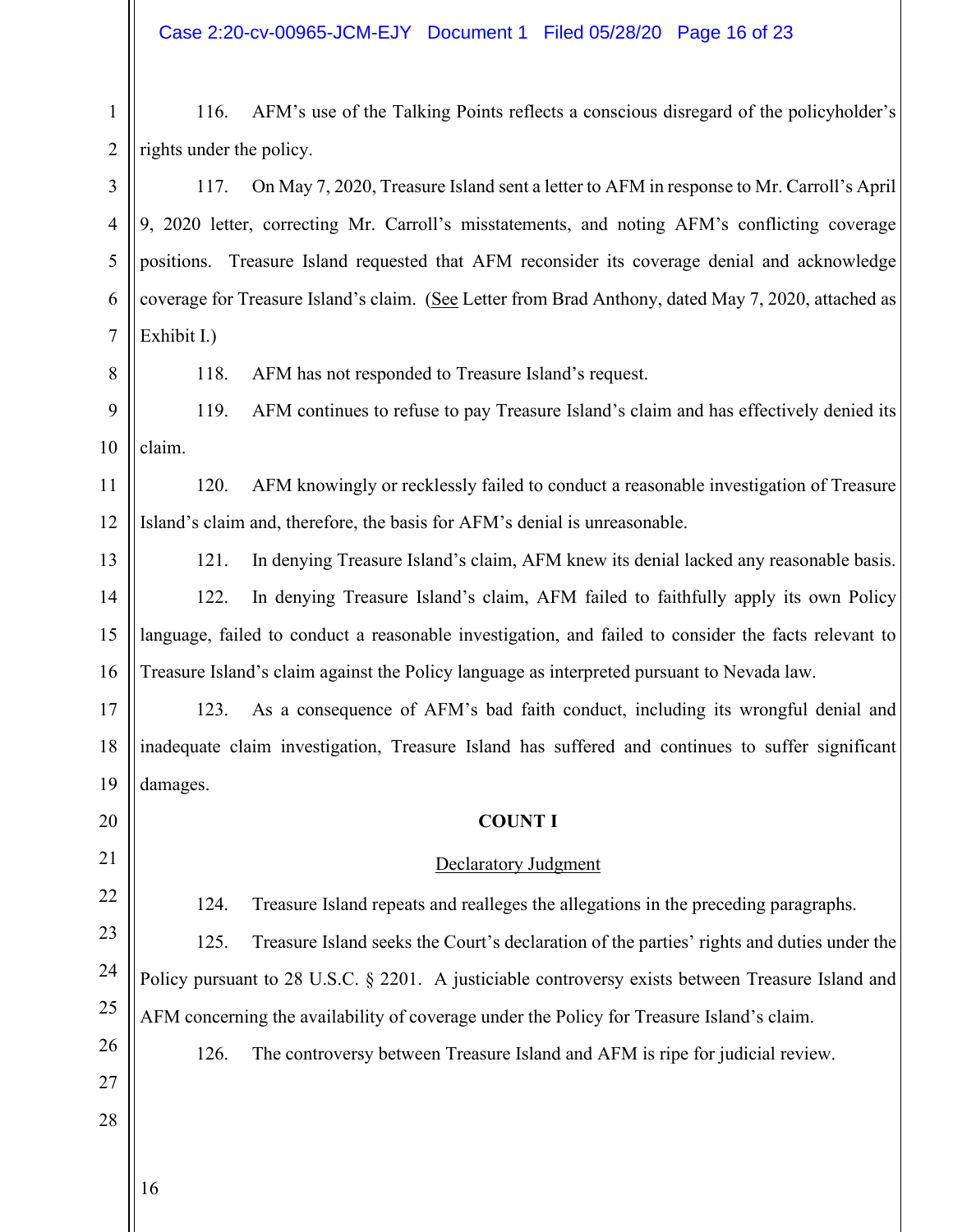|                |                                                                                                  | Case 2:20-cv-00965-JCM-EJY Document 1 Filed 05/28/20 Page 17 of 23                                        |
|----------------|--------------------------------------------------------------------------------------------------|-----------------------------------------------------------------------------------------------------------|
| $\mathbf 1$    | 127.                                                                                             | Nevada has adopted the Uniform Declaratory Judgment Act for purposes of declaring                         |
| $\overline{2}$ |                                                                                                  | parties' right in this precise circumstance.                                                              |
| 3              | 128.                                                                                             | Accordingly, Treasure Island seeks a declaration from the Court that:                                     |
| 4              |                                                                                                  | The various coverage provisions identified herein are triggered by Treasure<br>a.<br>Island's claim;      |
| 5<br>6         |                                                                                                  | No Policy exclusion applies to bar or limit coverage for Treasure Island's<br>$\mathbf b$ .<br>claim; and |
| 7              |                                                                                                  | The Policy covers Treasure Island's claim.<br>c.                                                          |
| 8              |                                                                                                  | <b>COUNT II</b>                                                                                           |
| 9              |                                                                                                  | <b>Breach of Contract</b>                                                                                 |
| 10             |                                                                                                  | (Property Damage)                                                                                         |
| 11             | 129.                                                                                             | Treasure Island repeats and realleges the allegations in the preceding paragraphs.                        |
| 12             | 130.<br>The Policy is a valid and enforceable contract between Treasure Island and AFM.          |                                                                                                           |
| 13             | 131.<br>In the Policy, AFM agreed to cover property against all risks of physical loss or damage |                                                                                                           |
| 14             | not otherwise excluded.                                                                          |                                                                                                           |
| 15             | COVID-19 has caused and is continuing to cause physical loss and/or physical damage<br>132.      |                                                                                                           |
| 16             | to Treasure Island's property.                                                                   |                                                                                                           |
| 17             |                                                                                                  | 133. No exclusions apply to bar coverage.                                                                 |
| 18             | 134.                                                                                             | Treasure Island is entitled to coverage for the physical loss and/or damage up to the                     |
| 19             |                                                                                                  | Policy's \$850 million limit of liability or any applicable sublimits.                                    |
| 20             | 135.                                                                                             | Treasure Island complied with all applicable Policy provisions, including paying                          |
| 21             |                                                                                                  | premiums and providing timely notice of its claim.                                                        |
| 22             | 136.                                                                                             | Nonetheless, AFM unjustifiably refuses to pay for Treasure Island's physical loss or                      |
| 23             | damage in breach the Policy.                                                                     |                                                                                                           |
| 24             | 137.                                                                                             | Treasure Island has suffered and continues to suffer damages as a result of AFM's                         |
| 25             | breach of the Policy.                                                                            |                                                                                                           |
| 26             | 138.                                                                                             | Treasure Island is entitled to damages as a result of AFM's breach in an amount to be                     |
| 27             |                                                                                                  | determined at trial, including pre- and post-judgment interest and any other costs and relief that this   |
| 28             | Court deems appropriate.                                                                         |                                                                                                           |
|                |                                                                                                  |                                                                                                           |

 $\parallel$  17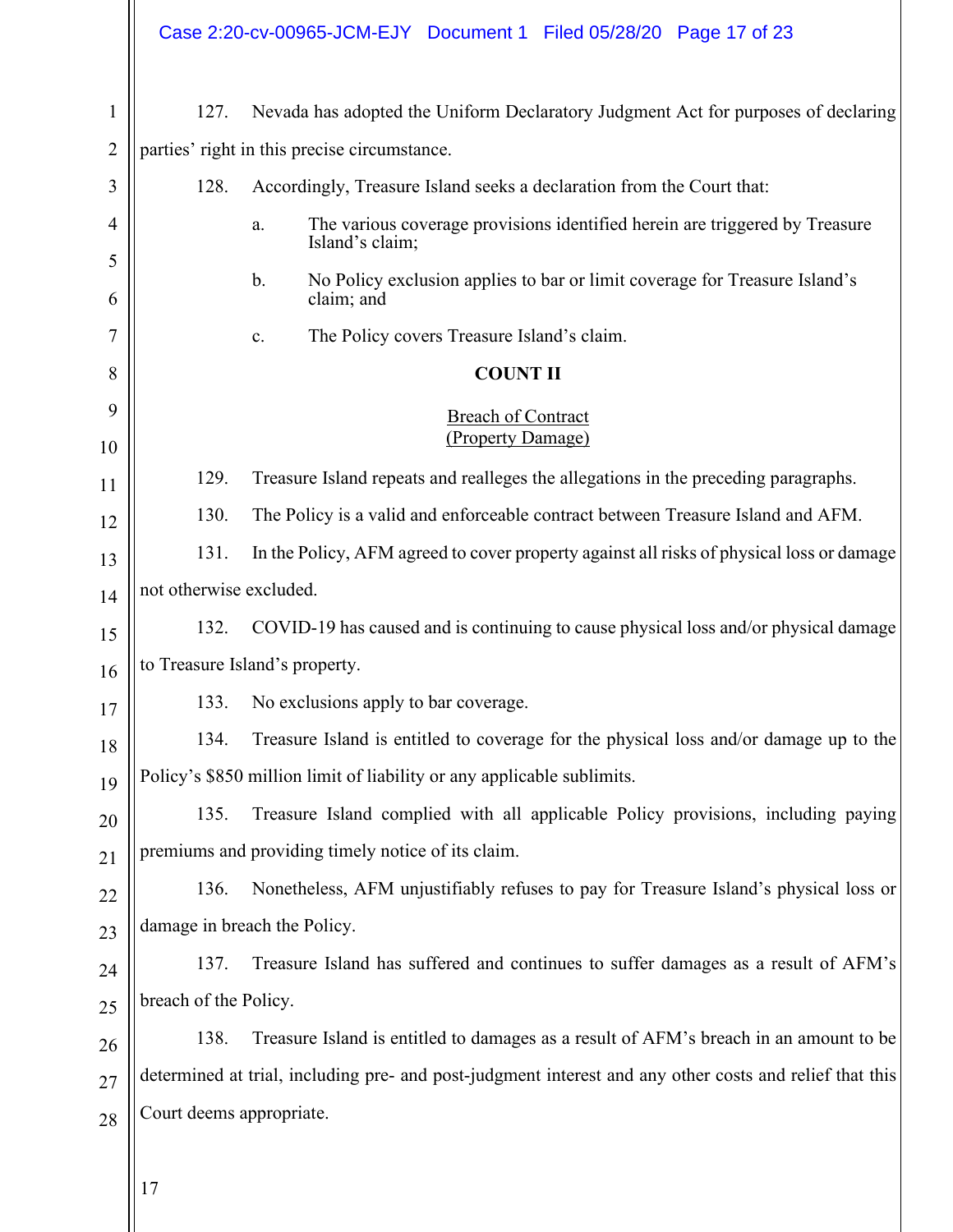## **COUNT III**

# Breach of Contract

| ∠<br>3         |                                                                                                          | Breach of Contract<br>(Business Interruption)                                                           |  |  |  |
|----------------|----------------------------------------------------------------------------------------------------------|---------------------------------------------------------------------------------------------------------|--|--|--|
| 4              | 139.                                                                                                     | Treasure Island repeats and realleges the allegations in the preceding paragraphs.                      |  |  |  |
| 5              | 140.                                                                                                     | The Policy is a valid and enforceable contract between Treasure Island and AFM.                         |  |  |  |
| 6              | 141.                                                                                                     | In the Policy, AFM agreed to cover Business Interruption loss and incurred Extra                        |  |  |  |
| $\overline{7}$ | Expense, as provided in the Business Interruption Coverage Extensions, as a direct result of physical    |                                                                                                         |  |  |  |
| 8              |                                                                                                          | loss or damage of the type insured under the Policy.                                                    |  |  |  |
| 9              | 142.                                                                                                     | COVID-19 has caused and, upon information and belief, is continuing to cause physical                   |  |  |  |
| 10             |                                                                                                          | loss and/or physical damage to Treasure Island's property and the property of others that has caused    |  |  |  |
| 11             |                                                                                                          | Treasure Island to suffer business interruption losses and incur extra expenses.                        |  |  |  |
| 12             | 143.                                                                                                     | No exclusions apply to bar coverage.                                                                    |  |  |  |
| 13             | 144.                                                                                                     | Treasure Island is entitled to coverage for its business interruption losses and incurred               |  |  |  |
| 14             | extra expenses related to COVID-19 up to the Policy's \$327 million limit of liability or any applicable |                                                                                                         |  |  |  |
| 15             | sublimits.                                                                                               |                                                                                                         |  |  |  |
| 16             | 145.                                                                                                     | Treasure Island complied with all applicable Policy provisions, including paying                        |  |  |  |
| 17             |                                                                                                          | premiums and providing timely notice of its claim.                                                      |  |  |  |
| 18             | 146.                                                                                                     | Nonetheless, AFM unjustifiably refuses to pay for these losses and expenses in breach                   |  |  |  |
| 19             | the Policy.                                                                                              |                                                                                                         |  |  |  |
| 20             | 147.                                                                                                     | Treasure Island has suffered and continues to suffer damages as a result of AFM's                       |  |  |  |
| 21             | breach of the Policy.                                                                                    |                                                                                                         |  |  |  |
| 22             | 148.                                                                                                     | Treasure Island is entitled to damages as a result of AFM's breach in an amount to be                   |  |  |  |
| 23             |                                                                                                          | determined at trial, including pre- and post-judgment interest and any other costs and relief that this |  |  |  |
| 24             | Court deems appropriate.                                                                                 |                                                                                                         |  |  |  |
| 25             |                                                                                                          | <b>COUNT IV</b>                                                                                         |  |  |  |
| 26             |                                                                                                          | <b>Breach of Contract</b>                                                                               |  |  |  |
| 27             |                                                                                                          | (Business Interruption Coverage Extensions)                                                             |  |  |  |
| 28             | 149.                                                                                                     | Treasure Island repeats and realleges the allegations in the preceding paragraphs.                      |  |  |  |
|                |                                                                                                          |                                                                                                         |  |  |  |
|                |                                                                                                          |                                                                                                         |  |  |  |

 $\parallel$  18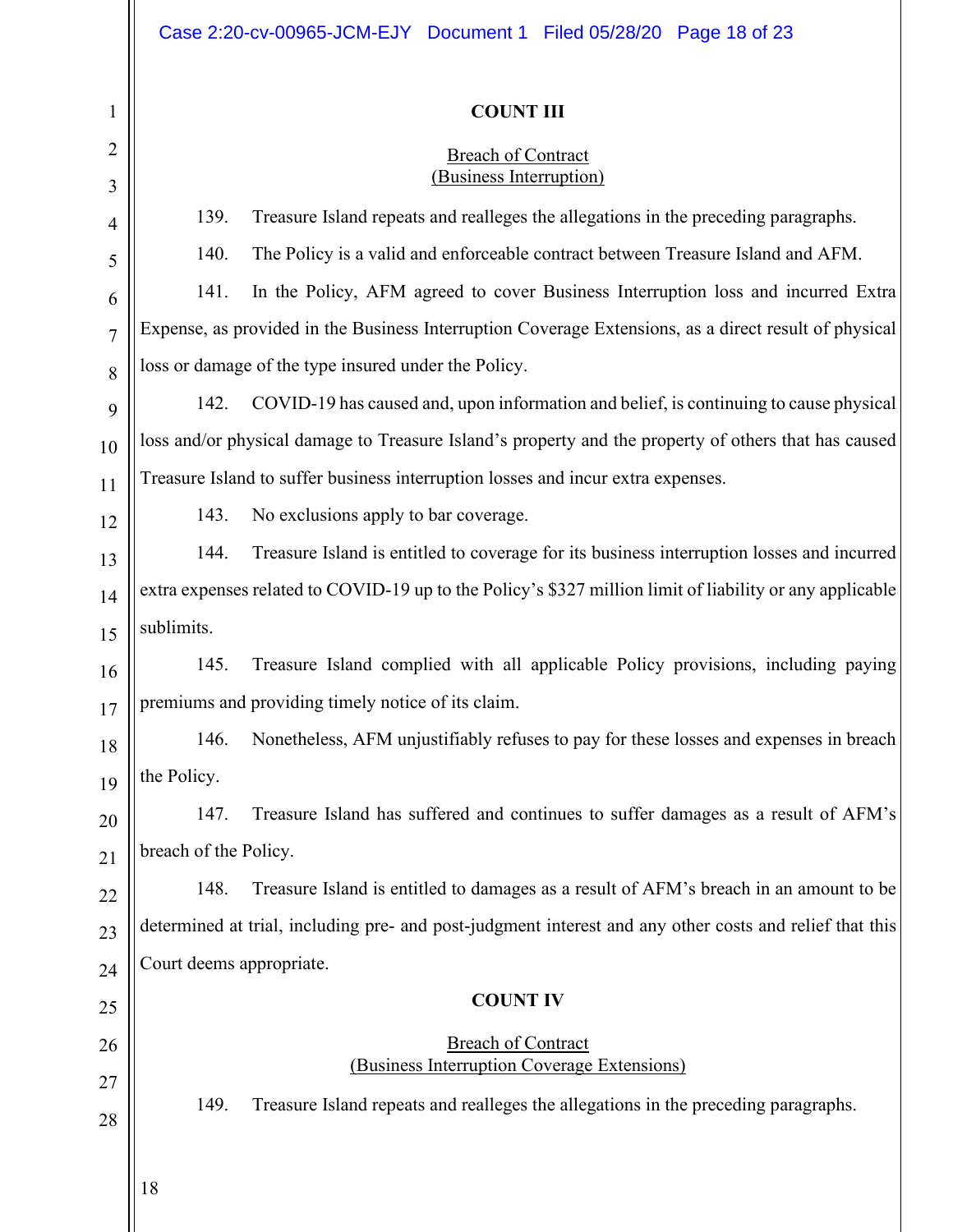| Case 2:20-cv-00965-JCM-EJY Document 1 Filed 05/28/20 Page 19 of 23 |  |  |
|--------------------------------------------------------------------|--|--|
|                                                                    |  |  |

| $\mathbf{1}$   | 150.<br>The Policy is a valid and enforceable contract between Treasure Island and AFM.                 |  |  |  |
|----------------|---------------------------------------------------------------------------------------------------------|--|--|--|
| $\overline{2}$ | In the Policy, AFM agreed to afford coverage for Business Interruption loss as provided<br>151.         |  |  |  |
| 3              | in the Policy's Business Interruption Coverage Extensions.                                              |  |  |  |
| 4              | COVID-19 has caused and, upon information and belief, is continuing to cause physical<br>152.           |  |  |  |
| 5              | loss and/or physical damage to Treasure Island's property and the property of others that has caused    |  |  |  |
| 6              | Treasure Island to suffer business interruption losses covered under the Policy's Business Interruption |  |  |  |
| 7              | Coverage Extensions.                                                                                    |  |  |  |
| 8              | 153.<br>No exclusions apply to bar coverage.                                                            |  |  |  |
| 9              | 154.<br>Treasure Island is entitled to coverage for its business interruption losses related to         |  |  |  |
| 10             | COVID-19 up to each Business Interruption Coverage Extensions' limit of liability or any applicable     |  |  |  |
| 11             | sublimits.                                                                                              |  |  |  |
| 12             | 155.<br>Treasure Island complied with all applicable Policy provisions, including paying                |  |  |  |
| 13             | premiums and providing timely notice of its claim.                                                      |  |  |  |
| 14             | 156.<br>Nonetheless, AFM unjustifiably refuses to pay for these losses and expenses in breach           |  |  |  |
| 15             | the Policy.                                                                                             |  |  |  |
| 16             | Treasure Island has suffered and continues to suffer damages as a result of AFM's<br>157.               |  |  |  |
| 17             | breach of the Policy.                                                                                   |  |  |  |
| 18             | 158.<br>Treasure Island is entitled to damages as a result of AFM's breach in an amount to be           |  |  |  |
| 19             | determined at trial, including pre- and post-judgment interest and any other costs and relief that this |  |  |  |
| 20             | Court deems appropriate.                                                                                |  |  |  |
| 21             | <b>COUNT V</b>                                                                                          |  |  |  |
| 22             | Breach of the Covenant of Good Faith and Fair Dealing                                                   |  |  |  |
| 23             | 159.<br>Treasure Island repeats and realleges the allegations in the preceding paragraphs.              |  |  |  |
| 24             | AFM has denied Treasure Island's claim for coverage under the Policy relating to its<br>160.            |  |  |  |
| 25             | losses from COVID-19.                                                                                   |  |  |  |
| 26             | 161.<br>AFM's denial of Treasure Island's claim lacks any reasonable basis.                             |  |  |  |
| 27             |                                                                                                         |  |  |  |
| 28             |                                                                                                         |  |  |  |
|                |                                                                                                         |  |  |  |
|                | 19                                                                                                      |  |  |  |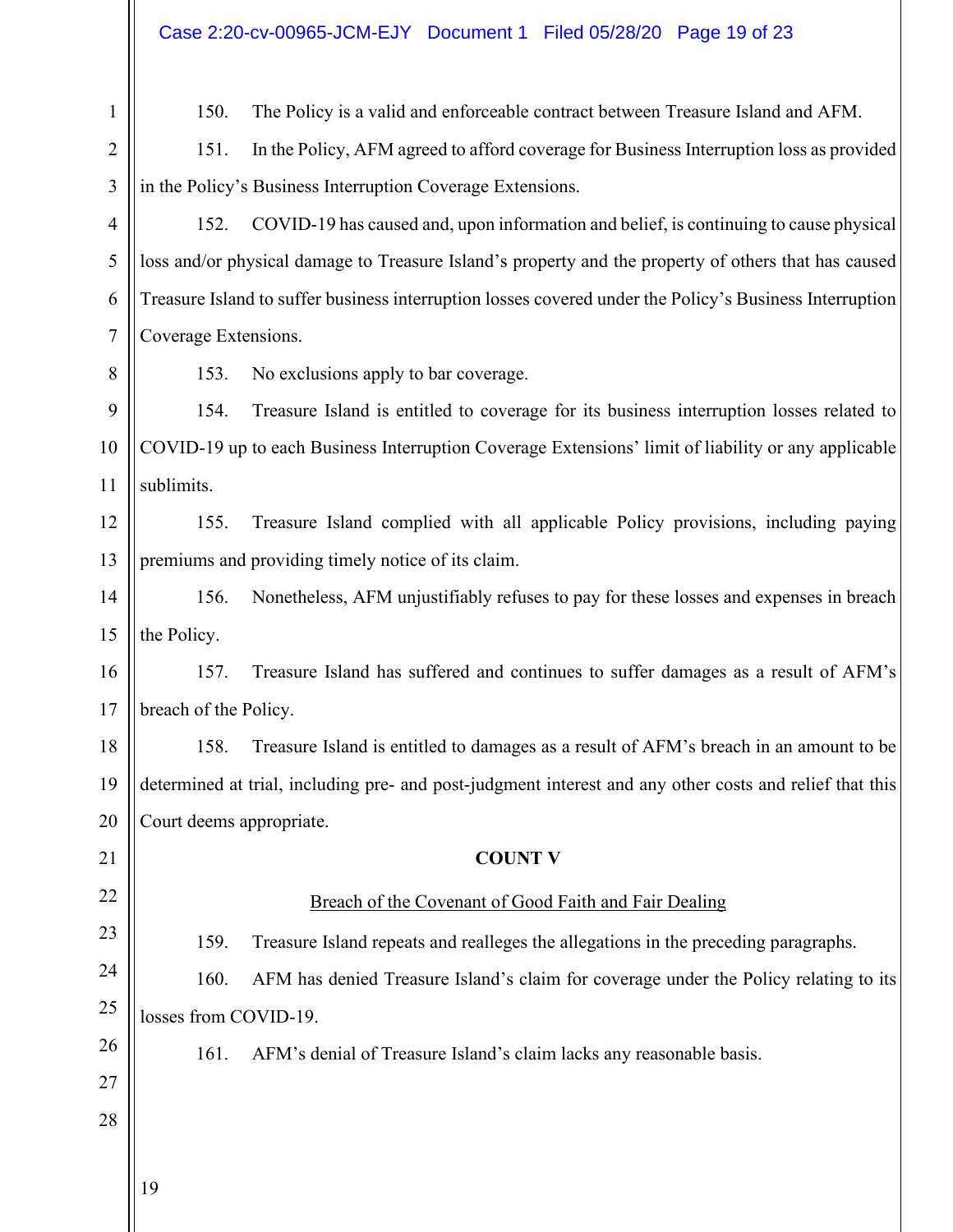| $\mathbf{1}$   | 162.                         | AFM failed to conduct a reasonable investigation of Treasure Island's claim under the                |
|----------------|------------------------------|------------------------------------------------------------------------------------------------------|
| $\overline{2}$ |                              | Policy and, therefore, AFM's basis for its denial is unreasonable.                                   |
| 3              | 163.                         | AFM employed a systematic "one-size-fits-all" approach to adjusting and denying                      |
| $\overline{4}$ |                              | coverage for all COVID-19 claims, including Treasure Island's claim.                                 |
| 5              | 164.                         | AFM knew or was actually or implicitly aware of the lack of any reasonable basis to                  |
| 6              | deny coverage.               |                                                                                                      |
| 7              | 165.                         | AFM acted with reckless disregard as to the unreasonableness of its denial.                          |
| 8              | 166.                         | AFM breached its duty of good faith and fair dealing by failing to reasonably                        |
| 9              |                              | investigate Treasure Island's claim and provide coverage.                                            |
| 10             | 167.                         | AFM's denial of coverage constitutes bad faith.                                                      |
| 11             | 168.                         | As a result of AFM's bad faith, Treasure Island has suffered and is continuing to suffer             |
| 12             | damages.                     |                                                                                                      |
| 13             | 169.                         | Treasure Island is entitled to an award of damages as a result of AFM's bad faith in an              |
| 14             |                              | amount to be determined at trial, including attorney's fees, pre- and post-judgment interest and any |
| 15             |                              | other costs and relief that this Court deems appropriate.                                            |
| 16             |                              | <b>COUNT VI</b>                                                                                      |
| 17             |                              | Violation of the Nevada Unfair Claims Practices Act - NRS 686A.310                                   |
| 18             | 170.                         | Treasure Island repeats and realleges the allegations in the preceding paragraphs.                   |
| 19             | 171.                         | AFM's systemic practice of mischaracterizing the facts provided by policyholders in                  |
| 20             |                              | connection with claims for coverage for losses from COVID-19 constitutes an unfair or deceptive act  |
| 21             |                              | or practice in the business of insurance pursuant to NRS $686A.310(a)$ .                             |
| 22             | 172.                         | AFM's systemic practice of attempting to influence and direct policyholders' claims                  |
| 23             |                              | for coverage for losses from COVID-19 to the On-Site Sublimited Communicable Disease Coverages       |
| 24             |                              | constitutes an unfair or deceptive act or practice in the business of insurance pursuant to NRS      |
| 25             | $686A.310(a)$ , (c) and (1). |                                                                                                      |
| 26             | 173.                         | AFM's use of the AFM Talking Points with pre-determined conclusions regarding                        |
| 27             |                              | coverage for claims based on losses from COVID-19 without consideration of the particular facts or   |
| 28             |                              |                                                                                                      |
|                |                              |                                                                                                      |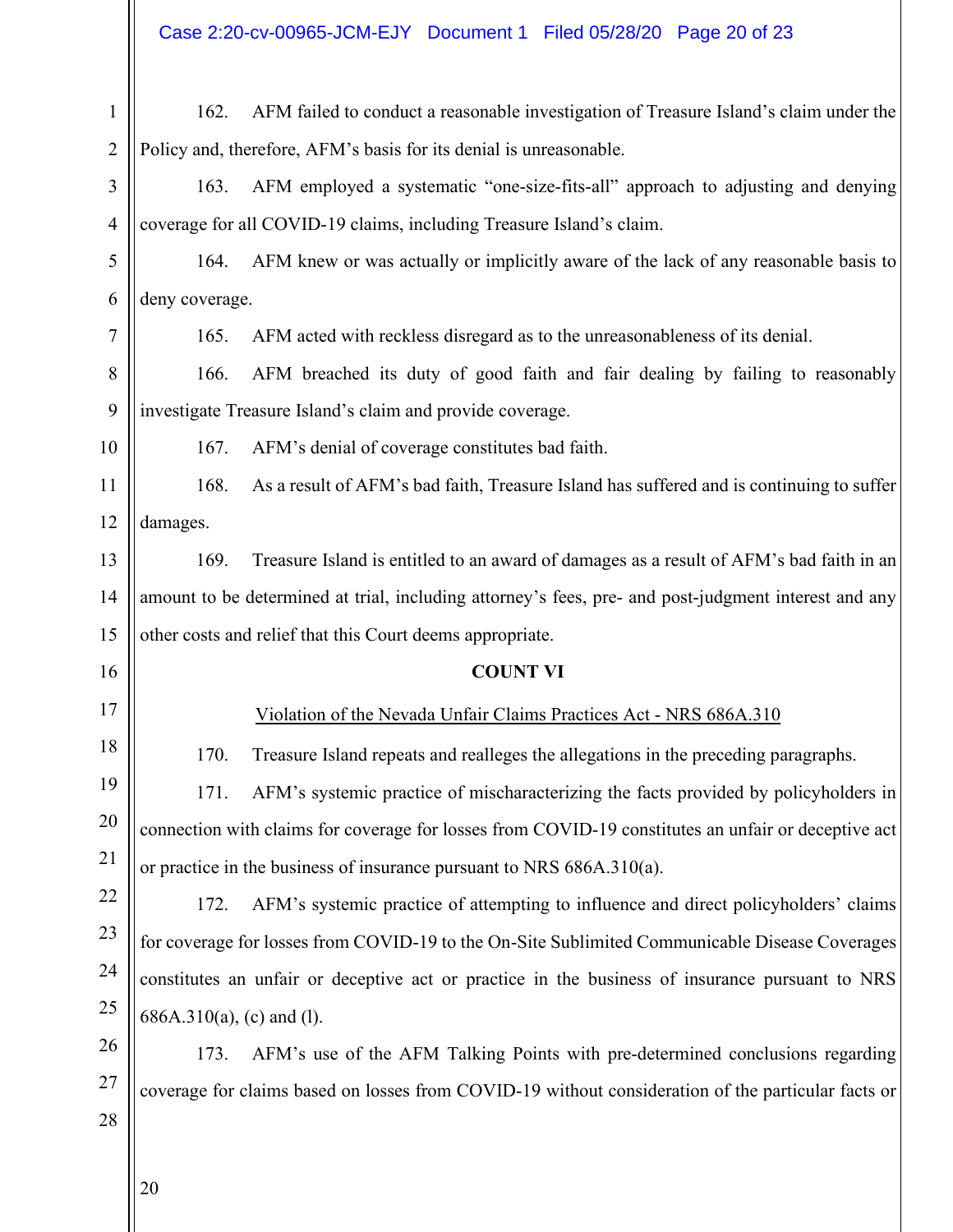#### Case 2:20-cv-00965-JCM-EJY Document 1 Filed 05/28/20 Page 21 of 23

applicable law constitutes an unfair or deceptive act or practice in the business of insurance pursuant to NRS 686A.310(a), (c) and (n).

174. AFM's use of the AFM Talking Points designed to coach its claim adjusters to steer the policyholder to the On-Site Sublimited Communicable Disease Coverages constitutes an unfair or deceptive act or practice in the business of insurance pursuant to NRS 686A.310(a), (c), (l) and (n).

175. AFM's systemic practice and policy of denying coverage for claims by policyholders for losses from COVID-19 without conducting an adequate investigation of the facts and the applicable law constitutes an unfair or deceptive act or practice in the business of insurance pursuant to NRS 686A.310(a), (c) and (n).

10 11 12 176. AFM has failed to adopt and implement reasonable standards for the prompt investigation and processing of claims related to losses based on COVID-19, which constitutes a violation of NRS  $686A.310(c)$  and (n).

13 14 15 16 177. AFM's systemic practices and procedures have compelled Treasure Island to institute this litigation to recover amounts due under the Policy by attempting to restrict Treasure Island's recovery to the limited coverage available for communicable disease, which constitutes a violation of NRS 686A.310(f).

17 18 178. As a result of AFM's unfair or deceptive acts or practices, Treasure Island has suffered and is continuing to suffer damages.

19 20 21 179. Treasure Island is entitled to an award of damages as a result of AFM's unfair or deceptive acts or practices in an amount to be determined at trial, including attorney's fees, pre- and post-judgment interest and any other costs and relief that this Court deems appropriate.

#### **PRAYER FOR RELIEF**

23 **Wherefore**, Treasure Island prays for judgment against AFM as follows:

- 1) A declaration from the Court that:
	- a. The various coverage provisions identified herein are triggered by Treasure Island's claim;
- b. No Policy exclusion applies to bar or limit coverage for Treasure Island's claim; and
- 21

22

24

25

26

27

28

1

2

3

4

5

6

7

8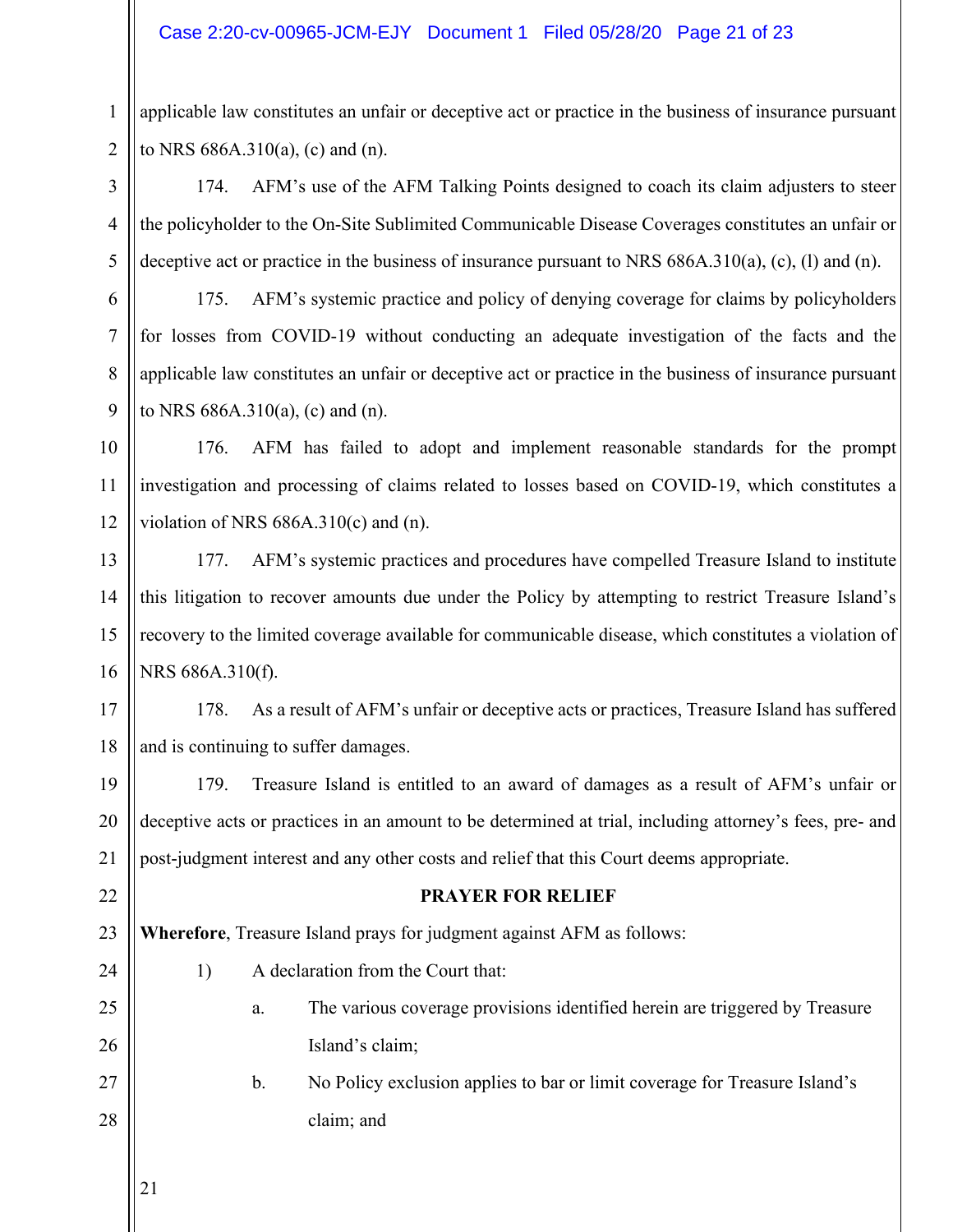|                |                                                                                         | Case 2:20-cv-00965-JCM-EJY Document 1 Filed 05/28/20 Page 22 of 23       |  |  |
|----------------|-----------------------------------------------------------------------------------------|--------------------------------------------------------------------------|--|--|
| $\mathbf 1$    | $\mathbf{c}$ .                                                                          | The Policy covers Treasure Island's claim.                               |  |  |
| $\overline{2}$ | For special and consequential damages against AFM in an amount in to be proved at<br>2) |                                                                          |  |  |
| 3              | trial in excess of $$75,000.00;$                                                        |                                                                          |  |  |
| 4              | 3)                                                                                      | Pre and Post-judgment interest as provided by law;                       |  |  |
| 5              | An award of attorney's fees and costs of suit incurred; and<br>4)                       |                                                                          |  |  |
| 6              | 5)                                                                                      | For such other and further relief as the Court deems just and proper.    |  |  |
| 7              | <b>JURY TRIAL DEMANDED</b>                                                              |                                                                          |  |  |
| 8              | Treasure Island demands trial by jury on all issues so triable.                         |                                                                          |  |  |
| 9              |                                                                                         |                                                                          |  |  |
| 10             | Date: May 28, 2020                                                                      | Respectfully submitted,                                                  |  |  |
| 11             |                                                                                         | PLAINTIFF TREASURE ISLAND, LLC<br>By and through its attorneys,          |  |  |
| 12             |                                                                                         |                                                                          |  |  |
| 13             |                                                                                         | /s/ Renee M. Finch<br>Renee M. Finch, Esq.                               |  |  |
|                |                                                                                         | Nevada State Bar 13118                                                   |  |  |
| 14             |                                                                                         | <b>MESSNER REEVES LLP</b>                                                |  |  |
| 15             |                                                                                         | 8945 W. Russell Road, Suite 300                                          |  |  |
|                |                                                                                         | Las Vegas, NV 89148<br>Phone: (702) 363-5100                             |  |  |
| 16             |                                                                                         | Email: rfinch@messner.com                                                |  |  |
| 17             |                                                                                         |                                                                          |  |  |
| 18             |                                                                                         | Michael S. Levine ( <i>pro hac vice</i> forthcoming)                     |  |  |
|                |                                                                                         | HUNTON ANDREWS KURTH LLP                                                 |  |  |
| 19             |                                                                                         | 2200 Pennsylvania Ave. NW<br>Washington, DC 20037                        |  |  |
| 20             |                                                                                         | Phone: (202) 955-1500                                                    |  |  |
|                |                                                                                         | Email: mlevine@hunton.com                                                |  |  |
| 21             |                                                                                         |                                                                          |  |  |
| 22             |                                                                                         | Kevin V. Small (pro hac vice forthcoming)<br>HUNTON ANDREWS KURTH LLP    |  |  |
|                |                                                                                         | 200 Park Ave, 52 Fl.                                                     |  |  |
| 23             |                                                                                         | New York, NY 10166                                                       |  |  |
| 24             |                                                                                         | Phone: (212) 309-1226                                                    |  |  |
| 25             |                                                                                         | Email: ksmall@hunton.com                                                 |  |  |
| 26             |                                                                                         | Harry L. Manion, III (pro hac vice forthcoming)                          |  |  |
|                |                                                                                         | Christopher Cunio (pro hac vice forthcoming)<br>HUNTON ANDREWS KURTH LLP |  |  |
| 27             |                                                                                         | 60 State Street, Suite 2400                                              |  |  |
| 28             |                                                                                         | Boston, MA 02109                                                         |  |  |
|                |                                                                                         | Phone: (617) 648-2800                                                    |  |  |
|                | 22                                                                                      |                                                                          |  |  |